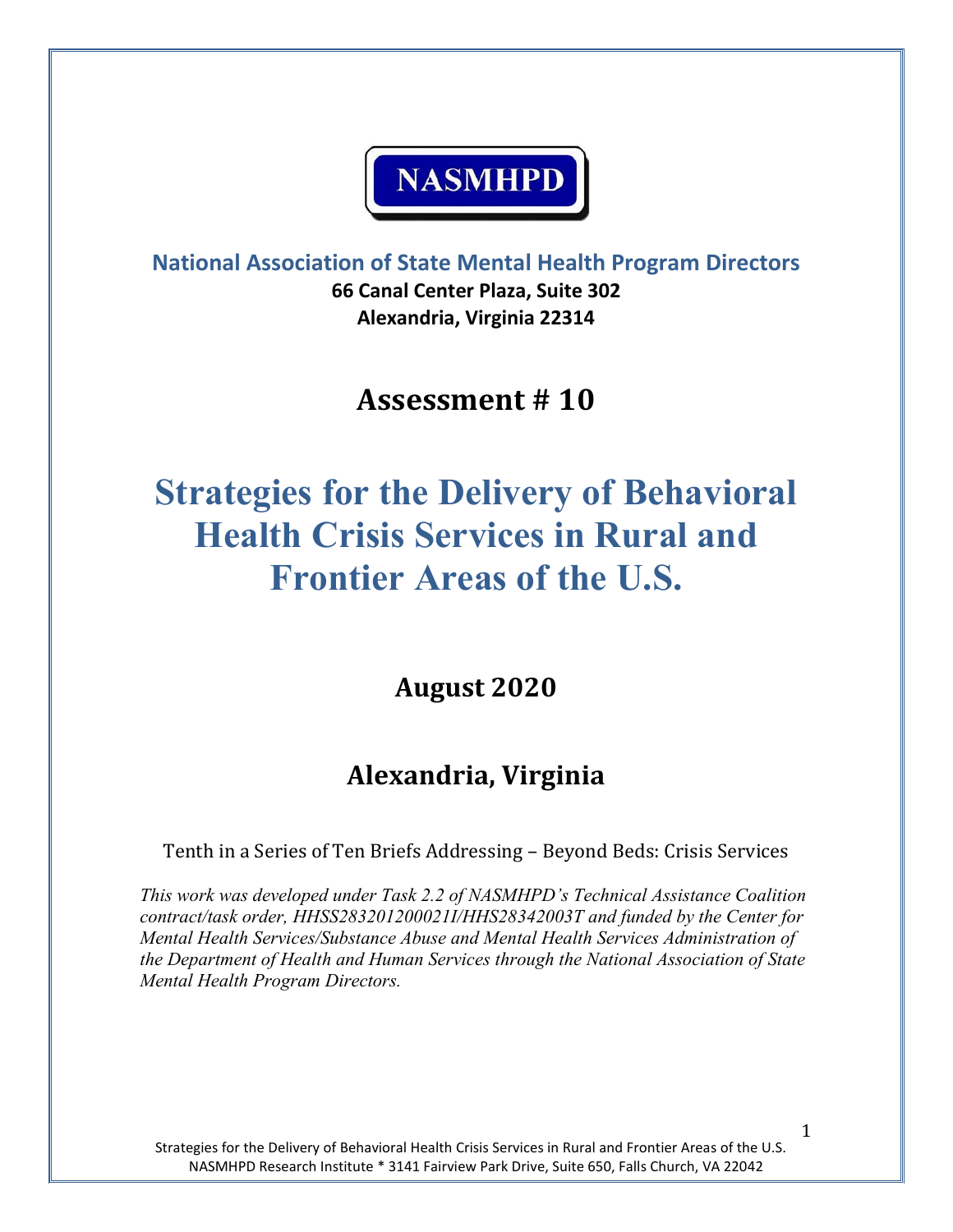#### **Strategies for the Delivery of Behavioral Health Crisis Services in Rural and Frontier Areas of the U.S.**

#### **Author:** Kristin A. Neylon

**Disclosures:** This report was developed under Task 2.2 of NASMHPD's Technical Assistance Coalition contract/task order HHSS283201200021I/HHS28342003T and funded by the Center for Mental Health Services/Substance Abuse and Mental Health Services Administration of the Department of Health and Human Services through the National Association of State Mental Health Program Directors.

**Acknowledgements:** The author would like to thank Wayne Lindstrom, Ph.D. from RI International, and Ron Manderscheid, Ph.D. from the National Association of County Behavioral Health and Developmental Disability Directors for sharing their valuable insight and providing guidance about the delivery of crisis services in rural and frontier areas across the U.S. Thanks also to each of the representatives from the states for sharing invaluable insights and lessons learned about their approaches to delivering effective behavioral health crisis services in rural and frontier areas, specifically: James McLaughlin, Deedee Raymond, and Terilynn Girmscheid from the Alaska Division of Behavioral Health; Cody Chipp, Ph.D. and Xiomara Owens, Ph.D. from the Alaska Native Tribal Health Consortium; Megan Lee from the Colorado Office of Behavioral Health; Mikayla Johnson from the Nebraska Division of Behavioral Health; Miles Glasgow from Region 6 Behavioral Health Services in Nebraska; Beth Reynolds from Region 3 Behavioral Health Services in Nebraska; Tiffany Wynn from the New Mexico Behavioral Health Services Division; Robert Bank and Deborah Blalock from the South Carolina Department of Mental Health; and Jennifer Armstrong, Rob Cotterman, and Melissa Sparks from the Tennessee Department of Mental Health and Substance Abuse Services. Additional thanks go to Brian Hepburn, M.D., and David Miller at NASMHPD for supporting this focus and improving the delivery of crisis services. Thanks also to Ted Lutterman and Robert Shaw of NRI for their guidance and support during the researching and writing of this report, and the multiple editors at NASMHPD for helping to refine this report.

#### **Recommended Citation**

Neylon, K.A. (2020). *Strategies for the Delivery of Behavioral Health Crisis Services in Rural and Frontier Areas of the U.S.* Alexandria, VA: National Association of State Mental Health Program Directors.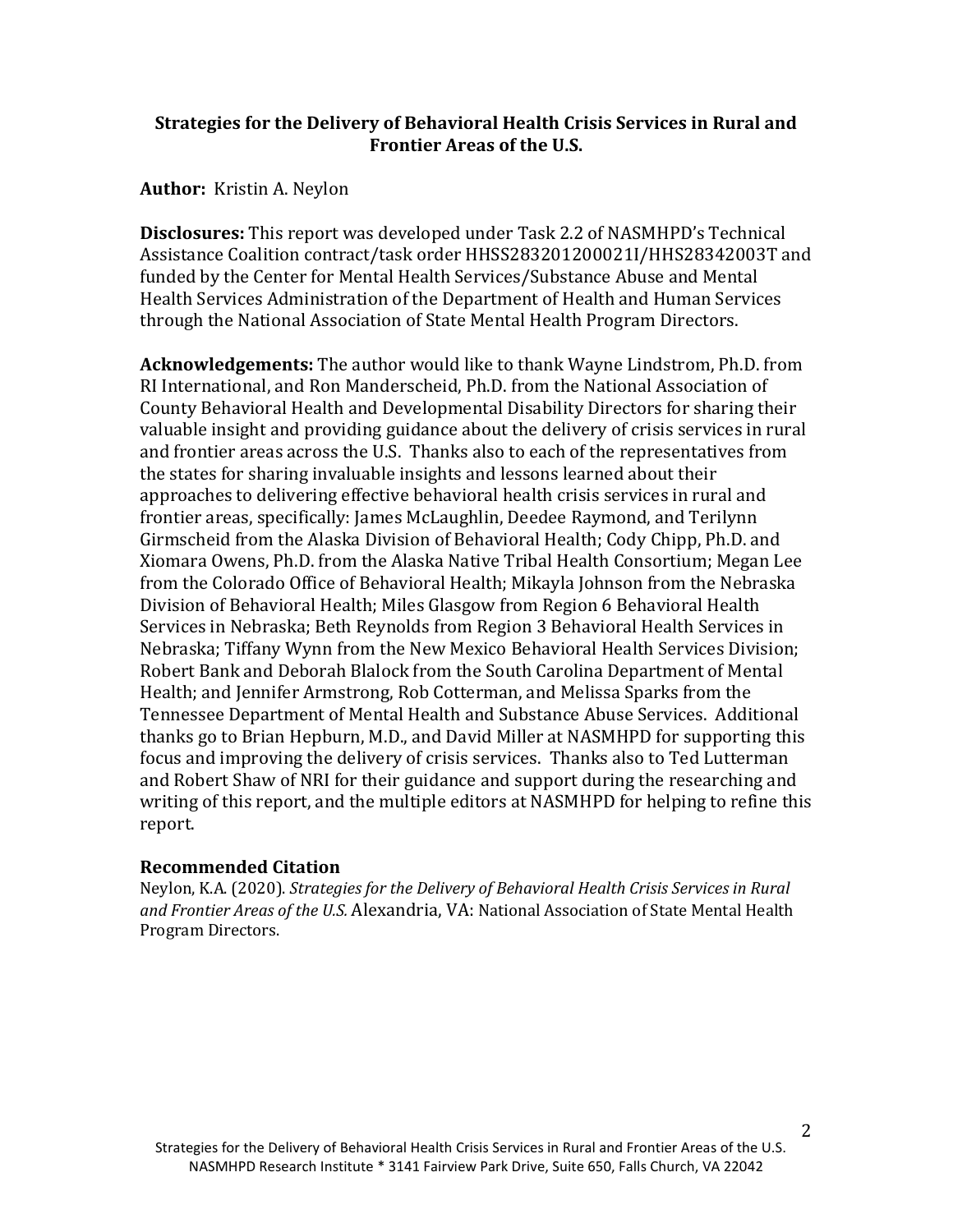The Substance Abuse and Mental Health Services Administration's (SAMHSA) *National Guidelines for Behavioral Health Crisis Care* (referred to from here as "*National Guidelines*")*,* outlines the necessary services and best practices to deliver an effective crisis continuum. A comprehensive crisis service array includes three essential types of services: 1) centralized crisis lines that assess a caller's needs and dispatch support, 2) mobile crisis teams dispatched as needed in the community, and 3) crisis receiving and stabilization facilities that are available to "anyone, anywhere, anytime".[1](#page-17-0) Data from the National Association of State Mental Health Program Directors Research Institute (NRI) indicate that nearly 98 percent of state mental health authorities (SMHAs) offer at least one of the crisis services recommended in the *National Guidelines*. [2](#page-17-1) Of those, 82 percent of SMHAs offer 24 hour crisis hotline services, 86 percent of SMHAs offer mobile crisis response, and 90 percent offer crisis stabilization beds (either less-than 24 hours, or more-than 24 hours).[3](#page-17-2)

While it is promising that the vast majority of states offer some level of crisis care to its citizens, it is unknown how widely available these services are, especially in rural and frontier areas, and whether they adhere to the best practices as prescribed in the *National Guidelines.* Ensuring all components are available to "anyone, anywhere, anytime" is an ambitious goal, and is especially challenging in rural and frontier areas where a lack of awareness, workforce shortages, distance to travel and transportation issues, cultural differences and the stigma associated with behavioral health, sustainability challenges, and availability of broadband internet services may present additional barriers to the delivery of comprehensive behavioral health crisis services in all locations.

According to the 2010 U.S. Census, 20 percent of the U.S. population, or approximately 60 million people, reside in rural and frontier areas of the United States, and their need for crisis services is comparable, or perhaps even greater, when compared to the need identified in urban areas.<sup>[4](#page-17-3)</sup> Data from SAMHSA's 2018 National Survey on Drug Use and Health (NSDUH) show that 18.9 percent of adults aged 18 and older living in completely rural areas experienced a mental illness in the past year, compared to 18.6 percent of adults in urban areas.[5](#page-17-4) 2018 NSDUH data also show that 2.5 percent of adults living in completely rural areas experienced a co-occurring substance use disorder and any mental illness in the past year, compared to 3.7 percent of adults in large metro areas.[6](#page-17-5) Although rates of mental illness and substance use are comparable between rural and urban areas, the rates of serious mental illness (SMI) are higher in rural areas, with 5.8 percent of adults experiencing an SMI in the past year, compared to 4.1 percent of adults aged 18 and older in urban areas.[7](#page-17-6) Additionally, while suicide rates among adults have risen since 2007 across the U.S., according to data from the Centers for Disease Control (CDC), the rate of suicide among individuals in rural counties increased at a rate 6.1 times faster than the rate in urban counties between 2007 and 2015.<sup>[8](#page-17-7)</sup> Studies also show that youth in rural areas have nearly twice the risk for suicide than do their urban counterparts. [9](#page-17-8) The divergence between suicide rates in rural and urban areas may be partially attributable to the prevalence of firearms in rural states, which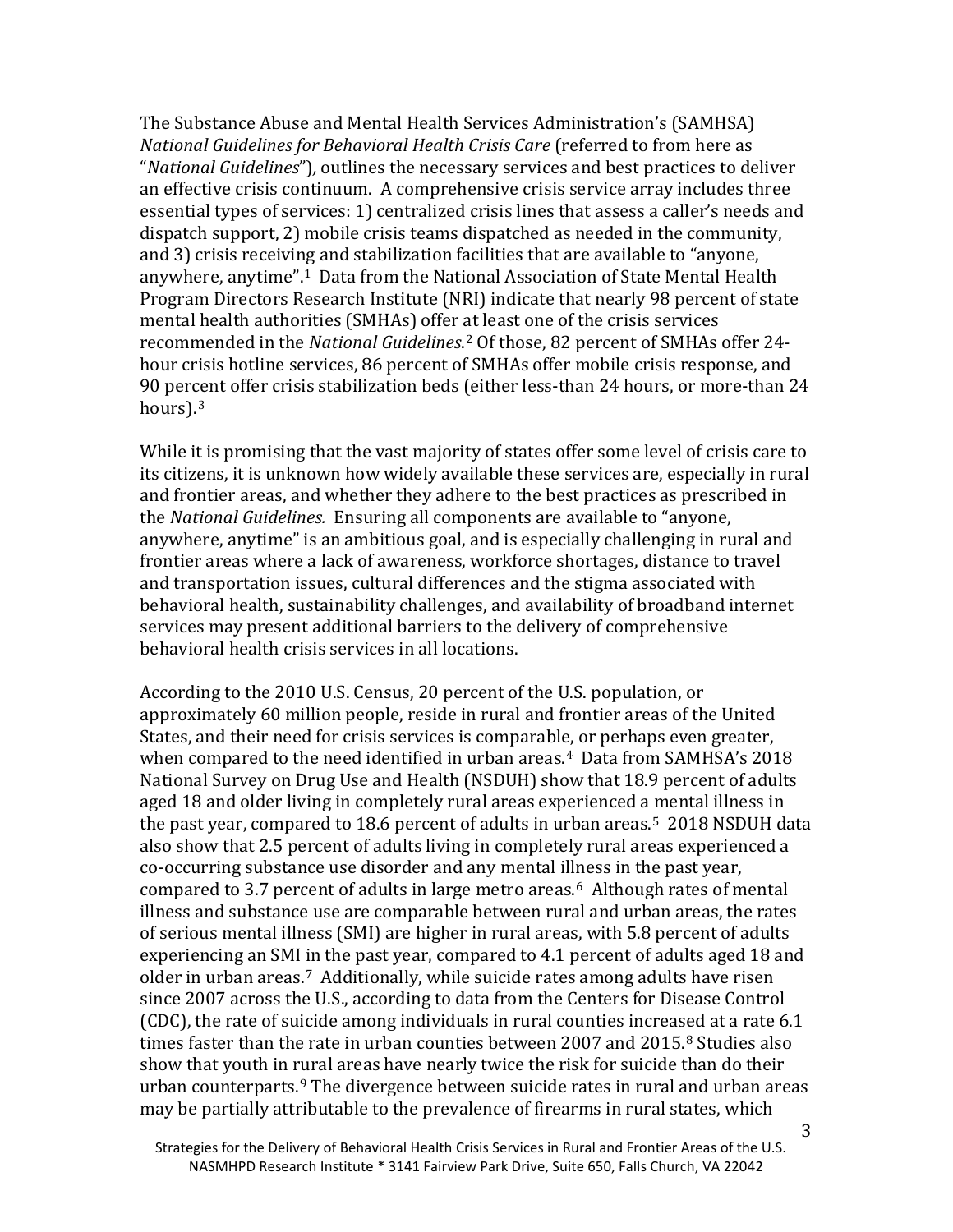accounted for half of all suicides during the same period. Additionally, the availability of behavioral health services when in crises in rural and frontier areas is significantly limited when compared to urban areas. Multiple studies have shown a chronic shortage of mental health professionals in rural areas, and a tendency for providers to practice in more urban areas. These two factors underscore the need for a robust array of behavioral health crisis services in rural and frontier areas.<sup>[10](#page-17-9)</sup>

The purpose of this paper is to understand the challenges associated with the delivery of comprehensive behavioral health crisis services in rural areas, and recognize the strategies and opportunities pursued by state authorities and local providers to enhance access and the availability of these important services in rural and frontier areas of the U.S. In addition, the opportunities and challenges presented by the COVID-19 pandemic are incorporated throughout.

A review of the literature was conducted to identify the most pressing challenges facing states and localities, as well as strategies used in the delivery of behavioral health crisis services in rural and frontier areas of the U.S. To ensure that only meaningful and relevant information is included, the author limited her research to include peer-reviewed journal articles and U.S. governmental reports published between 2010 and 2020. However, given the rapid advancements in technology, and the ever-changing needs and priorities associated with the COVID-19 pandemic, some news articles are referenced as well. To understand firsthand how these challenges affect the delivery of crisis services in rural areas and the strategies employed to overcome these challenges, the author and colleagues from the National Association of State Mental Health Program Directors Research Institute (NRI) and RI International conducted a series of seven structured telephone interviews with state, local, and non-governmental representatives from five states: Alaska, Colorado, Nebraska, New Mexico, South Carolina, and Tennessee (multiple entities from Alaska and Nebraska were interviewed for this paper). For the purposes of this report, the author relies on the U.S. Census Bureau's definition of rural, which is an area encompassing all population, housing, and territory with a population outside of an urban area with fewer than 2,500 individuals. The U.S. Census defines Frontier as an area with a population density of fewer than two people per square mile[.11](#page-17-10)

This paper is divided into seven sections. The first five sections discuss the challenges and opportunities related to particular barriers to crisis service delivery in rural areas, including workforce, distance to travel and transportation, sustainability, and the use of technology and broadband access. These sections are followed by a section discussing additional effects the COVID-19 pandemic is having on the delivery of behavioral health crisis services in rural and frontier communities, and the implications each of these challenges and opportunities have for policy makers.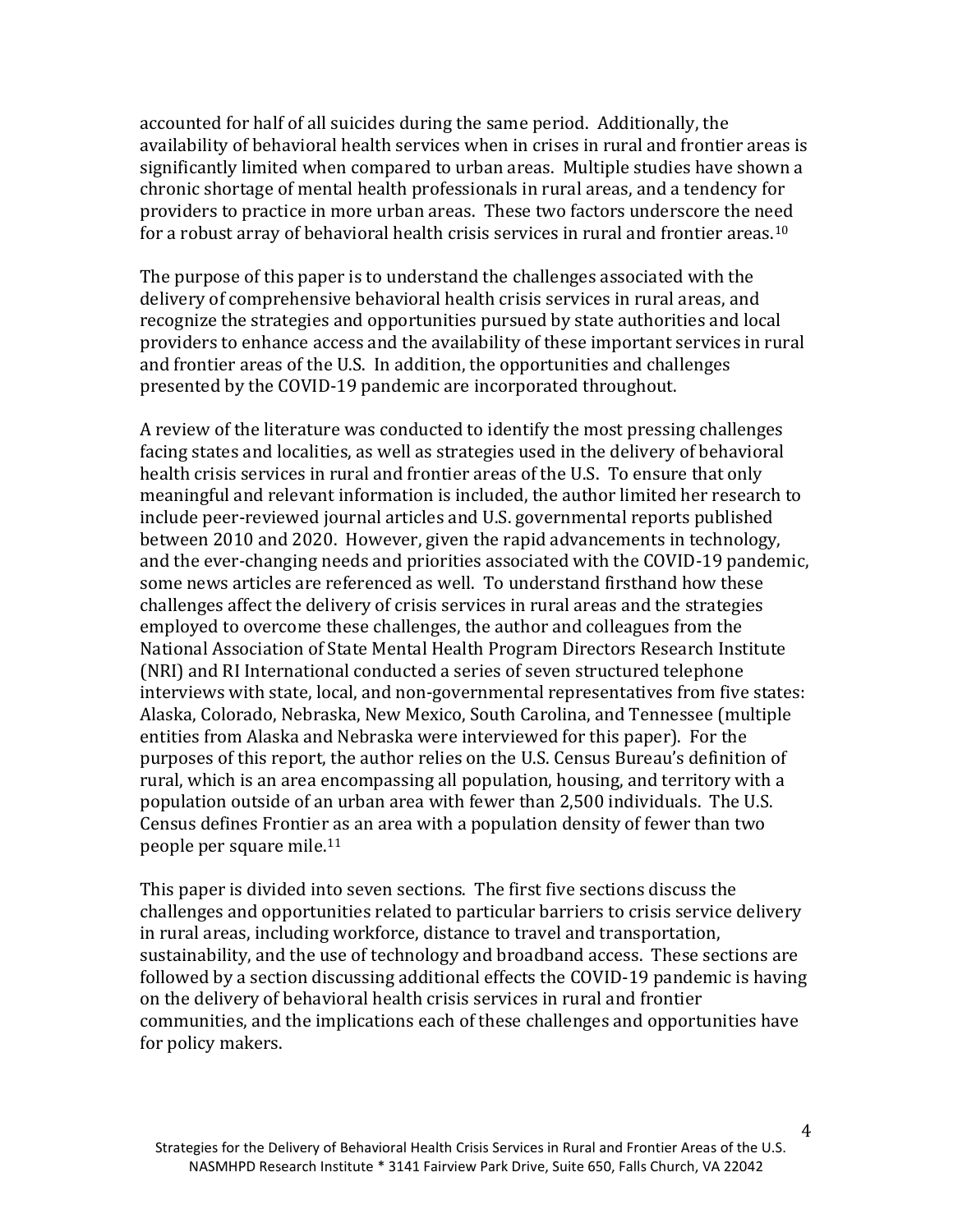#### *Behavioral Health Crisis Workforce in Rural Areas*

As of September 2018, the Health Resources and Services Administration (HRSA) designated 2,672 Mental Health Professional Shortage Areas in rural areas.[12](#page-17-11) The primary factor HRSA uses to designate Mental Health Professional Shortage Areas is "the number of health professionals relative to the population with consideration of high need," with a minimum of one provider to 30,000 residents (or 20,000 if there are higher than usual needs in a given community).<sup>13</sup> Data from the 2014 American Community Survey show that just 1.6 percent of the nation's psychiatrists practice in rural areas, which is on average nearly 47,000 residents per each rural psychiatrist[.14](#page-17-13) Data from the American Medical Association show that nearly 60 percent of all counties in the U.S. do not have a single psychiatrist.[15](#page-17-14) Compounding the issue is that many of the counties without a psychiatrist are clustered together, making it even more difficult for individuals to access psychiatric care quickly in case of an emergency.[16](#page-18-0) Workforce shortages and retention issues were identified as a significant barrier to providing quality crisis care in each of the seven phone interviews conducted for this report. Several states, including Alaska and Colorado, are implementing or considering unique methods to reduce limitations to the delivery of behavioral health crisis services brought on by behavioral health workforce shortages in rural and frontier areas. Highlights of these unique methods are provided below.

#### Alaska

In the late 1960s, the Alaska Native Tribal Health Consortium (ANTHC) initiated the Community Health Aide Program to respond to the tuberculosis epidemic and the rise in infant mortality rates in tribal villages across the state. This program trained citizens with no experience in health care to provide basic health services and respond to the needs of individuals in rural and tribal areas across the state. The program was so successful that it was used as a model to implement the Behavioral Health Aide Program in 2008, which is a multi-level provider model that trains citizens on how to provide therapeutic services, respond to behavioral health crises, and support the general mental health and wellbeing of individuals in rural and tribal communities.[17](#page-18-1) Support for the program was garnered through a number of newspaper articles and publications that recognized the significant mental health and substance use issues in the community, and noted that the state and local villages did not have adequate resources to respond to the need. (Owens, Chipp, personal communication, July 1, 2020).

Behavioral Health Aides (BHAs) are employed by their regional tribal health organizations; citizens interested in becoming a BHA need to be 18 years of age or older, and have earned a high school diploma or equivalent. There are four levels of BHA certification, including BHA-I, II, III, and Behavioral Health Practitioners. Potential BHAs often receive training from the ANTHC, who operates the only BHA Training Center in Alaska and works closely with the Community Health Aide Program Certification Board. Most training offered through the BHA Training Center are typically facilitated using a blend of distance-delivered technology; making the transition of courses that are usually held in-person relatively seamless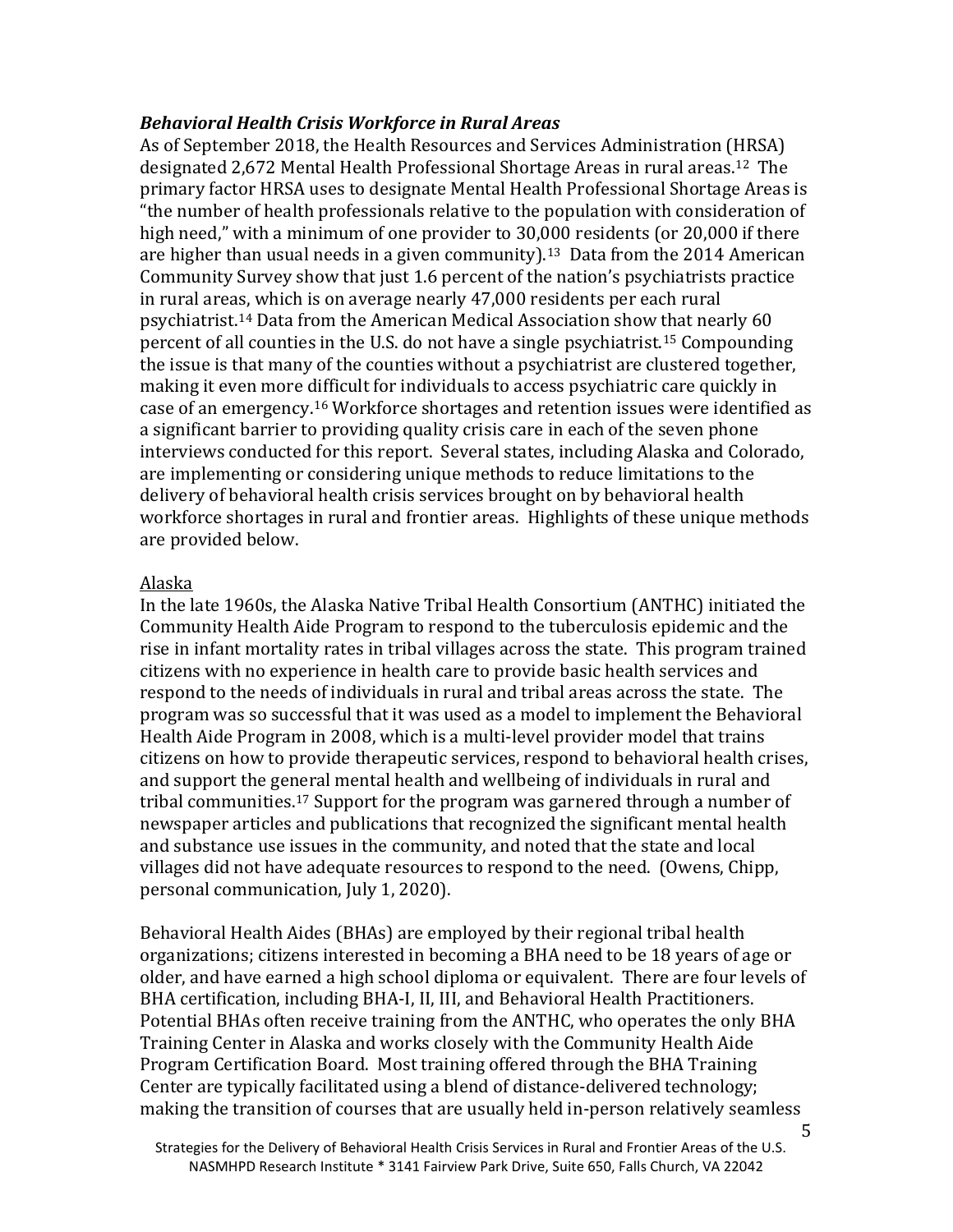in response to COVID-19. Once certified, BHAs are qualified to provide and bill for various Medicaid services based on their level of certification, including SBIRT (Screening, Brief Intervention and Referral to treatment); tobacco cessation; and individual, group, and family psychotherapy. All BHAs are supervised by licensed clinicians who are able to assist BHAs in connecting individuals in crisis to higher levels of care, as needed (Owens, Chipp, personal communication, July 1, 2020).

BHAs are often the first to identify when someone is experiencing a crisis, and are the first to respond to traumatic events in the communities they serve. Alaska has found the BHA program to be effective at utilizing available human resources in communities that may otherwise not have an adequate supply, or any supply, of licensed behavioral health providers. BHAs serve multiple roles on the recommended crisis continuum, including answering emergency call lines and responding to crises in the community (similar to a traditional mobile crisis response team). These efforts help with the implementation of crisis services in rural and tribal areas. BHAs are notified of crises in the community in multiple ways, including a general awareness of crisis events in the community, monitoring patients and clients who have been identified as having serious mental illness, referrals that come through the general behavioral health department, collaboration with external behavioral health providers regarding aftercare needs for their clients who are returning home, or through referrals from Community Health Aides. To further highlight the essential role BHAs have in the continuum of care, Alaska's recently approved 1115 waiver clearly identifies BHAs as qualified provider types to deliver necessary services, including crisis response (Owens, Chipp, personal communication, July 1, 2020).

BHAs serve in multiple roles within the context of their position; this, coupled with the roles associated with being a member of a small community, can lead to high rates of burnout. During our interview with the ANTHC, it was noted that it is not unusual for BHAs to receive a "knock on the door at 2:00 am because they are known and trusted advisors in the community" (Owens, Chipp, personal communication, July 1, 2020). The multiple roles, the often indistinguishable boundaries between personal relationships and professional responsibilities, and the need to be constantly on-call to their communities can be confusing, exhausting, and lead to burnout, which ultimately leads to a high rate of turnover among BHAs. To reduce burnout and mitigate turnover, one of the largest tribal organizations in the state holds weekly teleconference calls specifically for BHAs to provide emotional support. During these calls, BHAs share stories to connect with and support one another, share traditional stories that connect to the types of cases they are serving and focus on their own wellbeing and mental health. (Owens, Chipp, personal communication, July 1, 2020).

The BHA program is financed through compact funding from the Indian Health Service (IHS), although the funding is limited. To increase resources to support the program, the ANTHC follows a fee schedule for courses delivered through the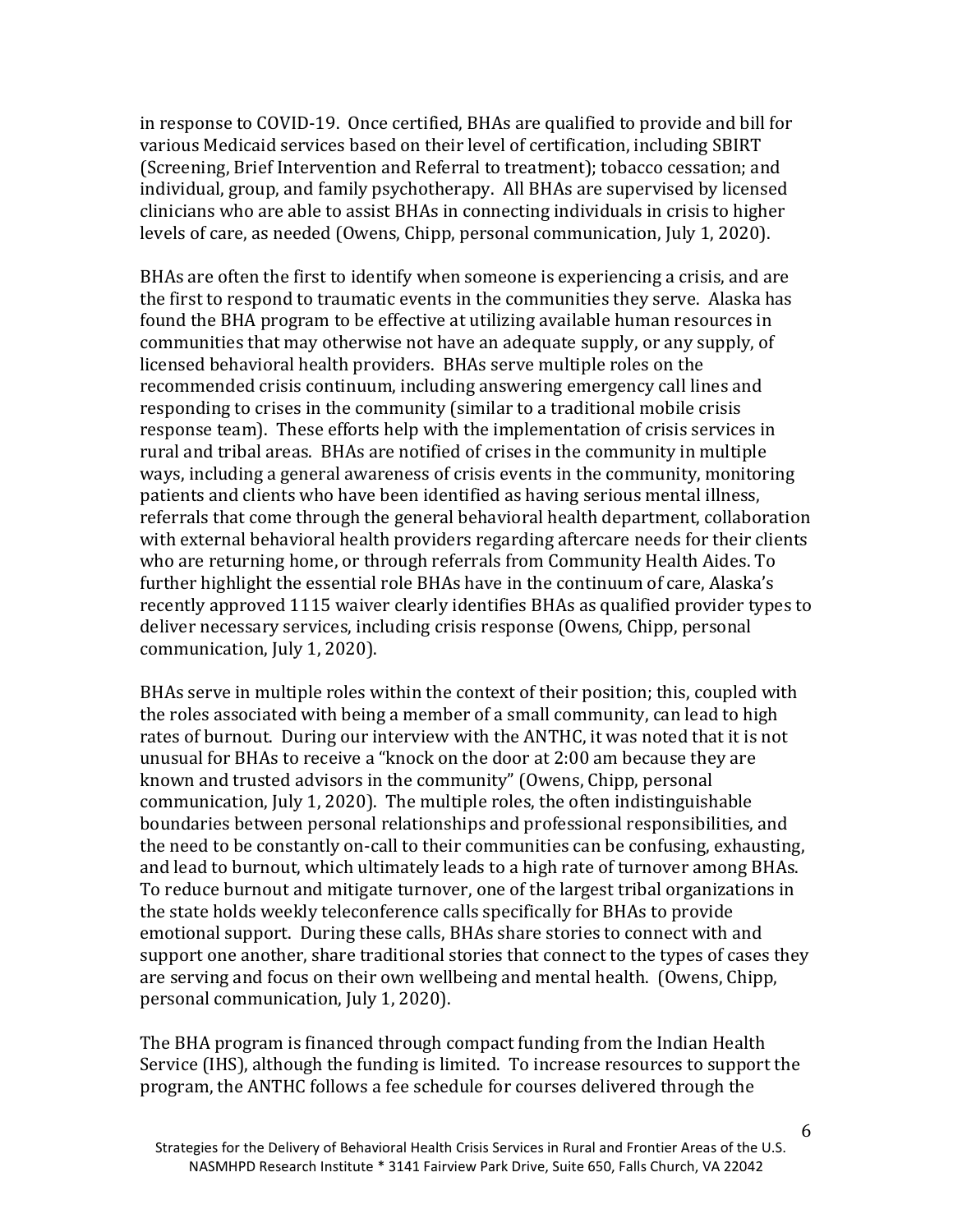ANTHC BHA Training Center for aspiring BHAs, and has applied for several grants to fill the gaps (Owens, Chipp, personal communication, July 1, 2020).

In July of this year, the IHS announced the expansion of the Community Health Aide Program, including the BHA program, to tribes in the contiguous U.S.[18](#page-18-2) This effort will increase the ability of tribal communities that typically reside in rural and frontier areas to deliver physical health, behavioral health, and specifically behavioral health crisis services to individuals in their own communities. In addition to being available to tribes in the contiguous U.S., the Behavioral Health Aide Program makes available for a fee technical assistance to other communities interested in implementing a similar model.

#### Colorado

Currently Colorado requires there be at least one mobile crisis response team in each of the seven behavioral health regions of the state, and the teams need to be able to respond to a crisis within two hours of a crisis call. Each region has met the minimum obligation for number of teams; however, there are multiple mobile crisis response teams in the concentrated urban areas of the state, and only one crisis stabilization unit walk-in center and a few mobile crisis response team serving the entire Western Slope of the state, making it difficult for mobile crisis teams to adhere to the two-hour response guideline.

To improve crisis response times, Colorado is considering a model similar to, but less sophisticated than, the BHA Program in Alaska. The state has heard from communities in rural areas that there are concerned citizens who want to help respond to crisis situations, but they just do not know the most appropriate way to help. Rather than training citizens to be certified BHAs, the state is exploring training bachelor's-level providers or peers to carry a tablet to an individual in crisis that would be used to connect the individual to a skilled or licensed professional via telehealth services. Unfortunately, the COVID-19 pandemic has delayed any progress in these programs, and future budgetary decisions may determine whether these programs will be able to be established.

#### *Distance to Travel and Transportation to Crisis Services*

Distance to travel, limited or no public transportation, and a lack of infrastructure are significant barriers to individuals in need of crisis services. These factors also limit an individual's ability to access other behavioral health services and community supports that minimize the need for crisis services in the future. These barriers often result in long waits for mobile crisis teams to respond, reliance on first responders to transport individuals to care, and a reluctance to call for help in the first place. Also, when individuals have to travel far to receive appropriate levels of care, they are often removed from their communities, and forced to navigate their crisis alone, without the support of their families and friends.

As recommended in the *National Guidelines,* states can adjust their mobile crisis team response times to accommodate for geographic distances in rural and frontier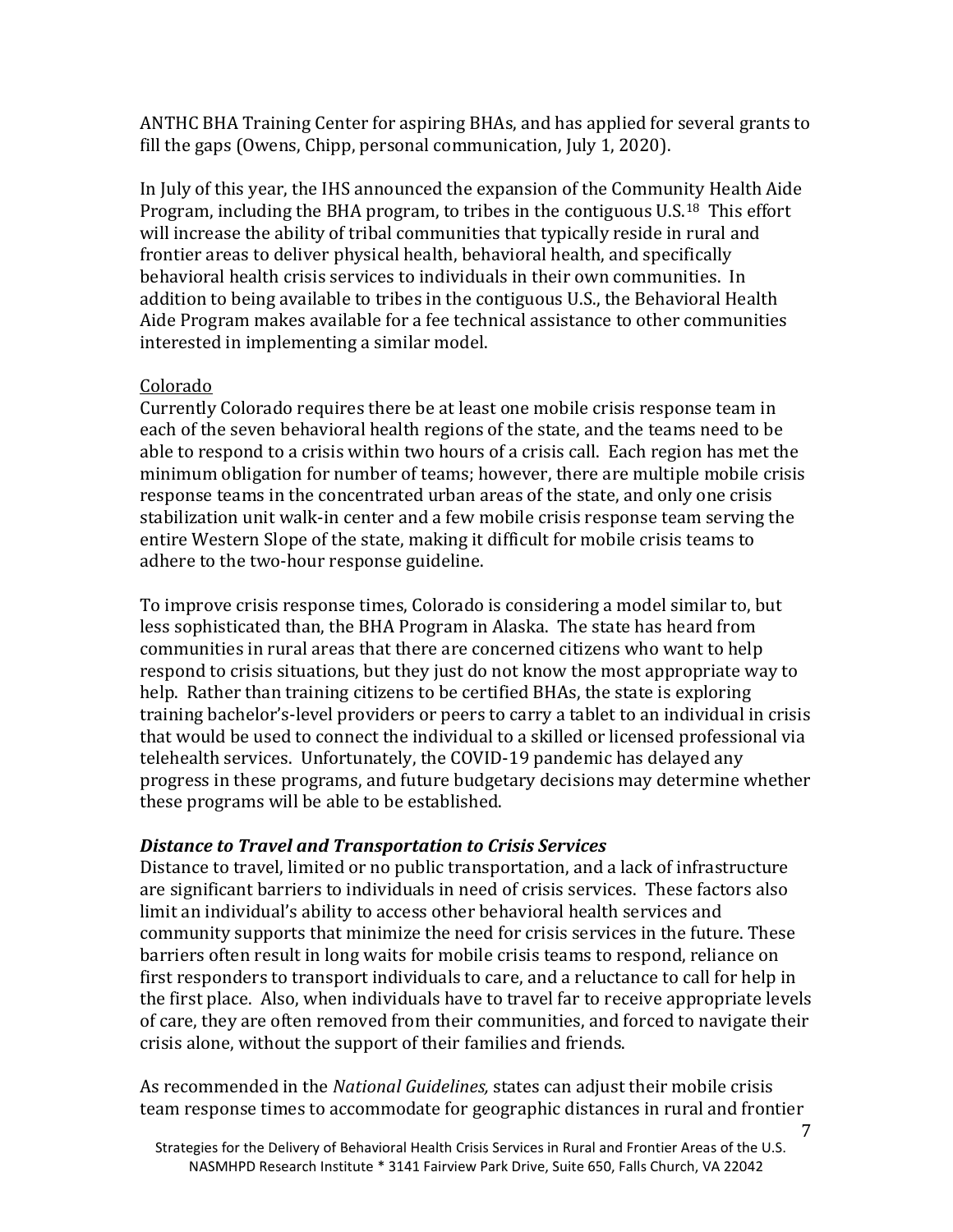areas. In line with this recommendation, all of the states interviewed for this report indicated that they have relaxed their response-time requirements for mobile crisis teams when answering calls in rural and frontier areas. However, this does not change the need for an individual in crisis to receive a timely response.

Many smaller communities rely on their local law enforcement officers and other first responders to transport individuals experiencing a crisis to care. In all 50 states and the District of Columbia, police are authorized to initiate a psychiatric hold for an individual who appears to pose a risk to themselves or others.<sup>19</sup> However, this legal authority often creates an over-reliance on law enforcement to respond to crises, especially in rural and frontier areas where behavioral health workforce resources are limited. The *National Guidelines* recommend not involving police unless alternate behavioral health first responders are unavailable, "or the nature of the crisis indicates that emergency medical response (EMS) or police are most appropriate". [20](#page-18-4)

An example provided by one state during the interviews for this report is that the state has an Emergency Protective Custody Statute that mandates officers bear the responsibility for deciding if someone meets the criteria for immediate harm to self or others. In these instances, officers may have to transport an individual more than two hours one way to make sure they are admitted into treatment. Because of legal issues and risks of harm to the officer and individual, the individual being transported must be restrained and transported in the back of the locked police car. This approach can create stressful situations for an individual in crisis that can exacerbate their symptoms, and serve to drain the resources of small law enforcement agencies in rural communities.

An electronic behavioral health bed registry that can be accessed online is helpful to individuals and law enforcement in rural areas when they need to access higher levels of care. A bed registry can be used to identify an appropriate nearby available inpatient psychiatric hospital bed. This will avoid a situation where a person might be turned away after traveling a long distance when a bed is not available at a crisis stabilization unit. Through its Technology Transfer Initiative (TTI) project, SAMHSA is currently funding 23 states to establish or enhance crisis bed registries to reduce this barrier.

Alaska, Colorado, and South Carolina shared their experiences about the impact transportation barriers have on their delivery of crisis services, as well as some of their unique approaches to overcome these barriers to effectively deliver crisis services to individuals in rural and frontier areas.

#### Alaska

An extreme example demonstrating the effect transportation barriers have on the accessibility of behavioral health crisis services is the lack of available transport for individuals experiencing a psychiatric emergency in remote areas of Alaska. Many of Alaska's villages rely on ferries, airplanes, and seaplanes paid for by the SMHA to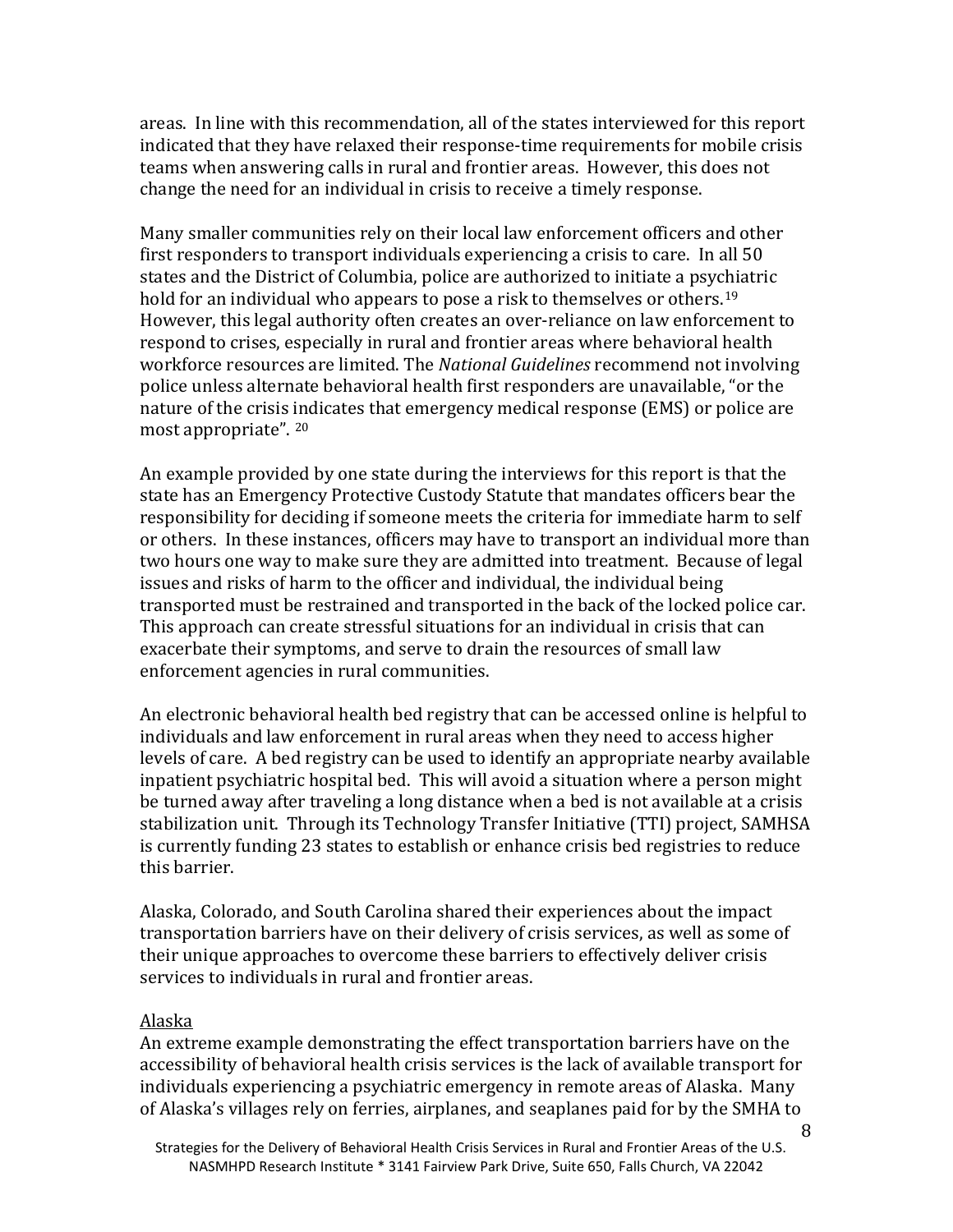transport individuals experiencing a behavioral health crisis to a designated evaluation team. Alaska's SMHA funds an on-call staff, available 24 hour a day, seven days a week to secure transports with contracted providers who are specially trained in transporting individuals in crisis. In addition, the SMHA funds all costs of transporting individuals to Designated Evaluation and Treatment (DET) hospitals. Transportation delays are also caused due to inclement weather and the challenges of getting in or out of Alaskan villages. Due to COVID-19 and the challenges associated with commercial airlines availability, the SMHA has funded an increasing number of private charters to bring individuals in crisis into a DET as soon as possible.

Prior to the COVID-19 pandemic, the SMHA relied on two airlines, Alaska Air and RavnAir, to transport individuals in rural, frontier, and remote areas to receive appropriate care (McLaughlin, Raymond, Girmscheid, personal communication, June 22, 2020). Since Marcy 2020, Alaska Airlines has significantly reduced flights, and has begun laying off employees in August 2020. The state's other airline, RavnAir has also been significantly affected by the current pandemic. RavnAir experienced a 90 percent decline in bookings and revenue resulting from the COVID-19 pandemic, which forced RavnAir into bankruptcy in April 2020, limiting the available transport options for individuals experiencing a mental health crisis, and exacerbating the inequities in access to mental health services during the pandemic.<sup>[21](#page-18-5)</sup> Alaska's Medicaid plan does not reimburse for expenses related to transport for a psychiatric emergency (McLaughlin, Raymond, Girmscheid, personal communication, June 22, 2020). The SMHA staff noted that even when two airlines were available to transport individuals experiencing a psychiatric emergency, it would often take several days to arrange for air transport from the remote villages. This is in stark contrast to when someone needs transport for a physical health emergency funded by Medicaid, when air transport would be arranged within hours. This barrier may lead to individuals who are deemed a risk to themselves or others being boarded in less-than-appropriate settings, including local jails because other treatment options (e.g., crisis stabilization units) are unavailable, until they can safely be transported to an appropriate level of crisis care.

#### Colorado

To reduce the reliance on law enforcement to transport individuals to crisis stabilization or other inpatient facilities, Colorado proposed legislation to pilot a program to train and certify members of the community in rural areas to become secure transport drivers. The proposed program would be sponsored through a partnership between the state's Medicaid authority and the public utilities commission. The program would train drivers in de-escalation techniques, and would use funds to secure and enhance a fleet of vehicles to make them safe for drivers to transport individuals in crisis. Unfortunately, funding for this pilot program in two rural areas of the state has been cut due to budget cuts resulting from COVID-19; however, one program has been allowed to continue in southeast Colorado after a provider and the Administrative Service Organization reallocated budgets to allow it to continue.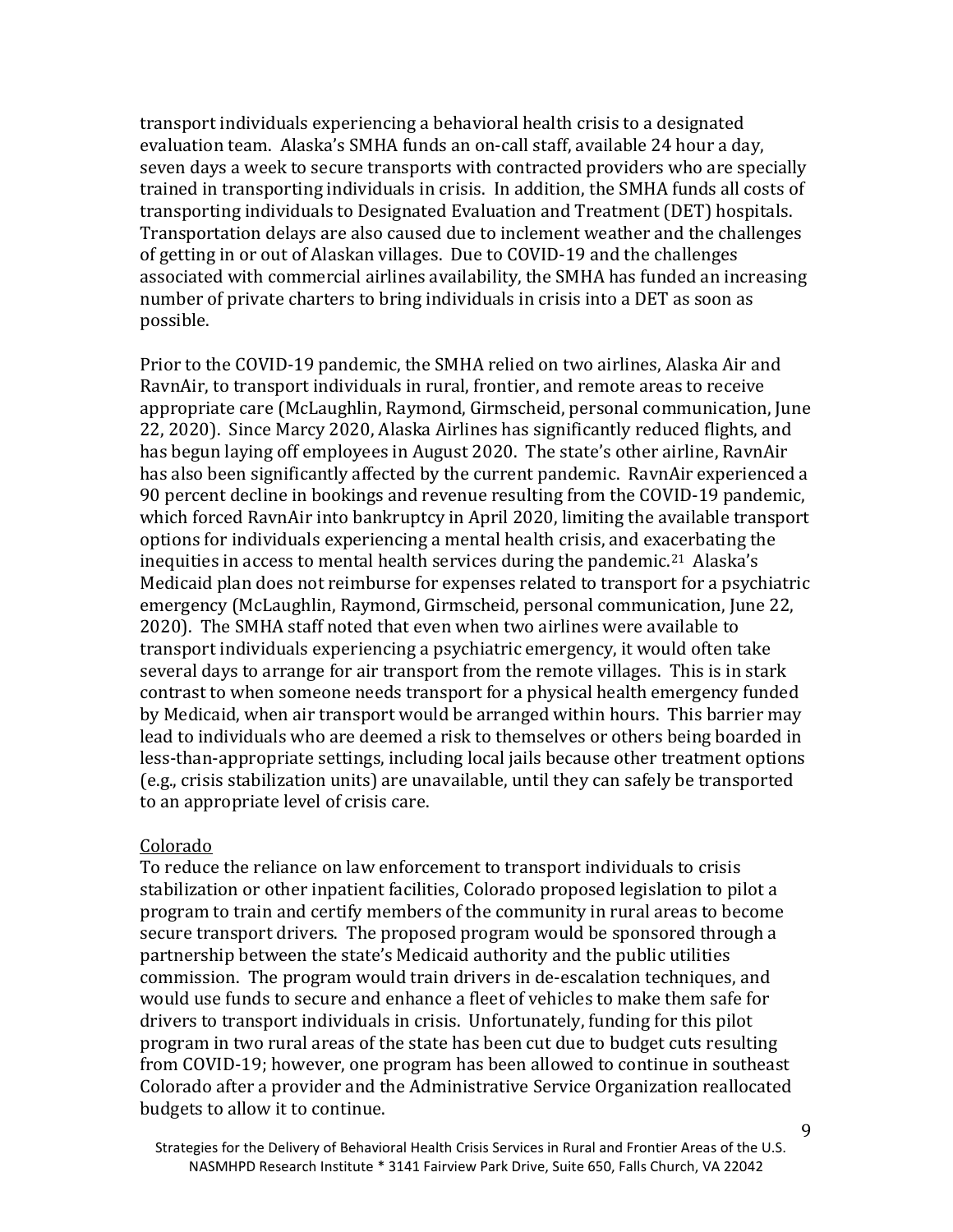#### South Carolina

South Carolina offers mobile crisis response teams in all 46 of its counties, where master's-trained clinicians are available to respond to crises 24 hours a day, seven days a week. In Charleston County, a highly populated and large county, the mobile crisis response team only received, on average, five calls per month from local law enforcement and EMS. After discussions between the county and the EMS teams, it was revealed that EMS did not reach out to the mobile crisis response teams because it often took too long for the mobile crisis teams to respond. It was easier and faster for EMS to transport the individual in crisis to an emergency room, which is usually not the most appropriate setting, unless the individual in crisis was also experiencing a medical emergency. A partnership between the state and the EMS program in Charleston County was formed. Now when EMS is called to respond to a psychiatric emergency, they first evaluate whether the crisis is medical or psychiatric in nature. If medical, the ambulance will transport the individual to the appropriate level of care; if psychiatric, the EMS crew calls their supervisor to respond in an SUV. Once the supervisor responds, the ambulance is sent back out into service, and the supervisor connects the individual in crisis through the VIDYO telehealth app on their tablet to the mobile crisis response team. The mobile crisis response team is then able to evaluate and triage the crisis virtually, and can make recommendations on next steps. Service is immediate and allows for more appropriate use of EMS time and resources, and reduces the number of referrals to emergency departments in the county. It reduces the need for mobile crisis teams to travel long distances to reach a crisis, and allows individuals in crisis to receive services quickly. Since this program has been implemented, the county has experienced an increase in calls from EMS to mobile crisis from five to nearly 85 per month, and the county has seen a 58 percent decrease in ED use for individuals in psychiatric emergencies. (Bank, Blalock, personal communication, July 7, 2020).

#### *Cultural Differences and Stigma Associated with Behavioral Health*

According to a study out of Wake Forest University, the most commonly reported barrier to treatment among individuals in rural areas is the personal belief that "I should not need help".[22](#page-18-6) Additionally, it is easier to seek help anonymously in large urban areas. According to Dennis Mohatt, the Vice President of the Behavioral Health Program and Director of the Western Interstate Commission for Higher Education (WICHE), "your neighbors don't have a clue in a city if you're going to get some help. But everybody [in a small town] will know if your pickup truck is parked outside of the mental health provider's office." Nebraska's Region 3, as well as Alaska's BHA program echoed this sentiment.

In the community served by Region 3, which consists of 22 primarily rural counties, there is a mindset among the farming and ranching communities that "you get back on the horse," and that whatever is bothering you will pass and is not something to take seriously (Reynolds, personal communication, June 17, 2020). This lack of awareness of mental health issues, as well as the stigma associated with serious mental health conditions, including depression, is reinforced by the primary care physicians serving in the area who often do not evaluate for or diagnose symptoms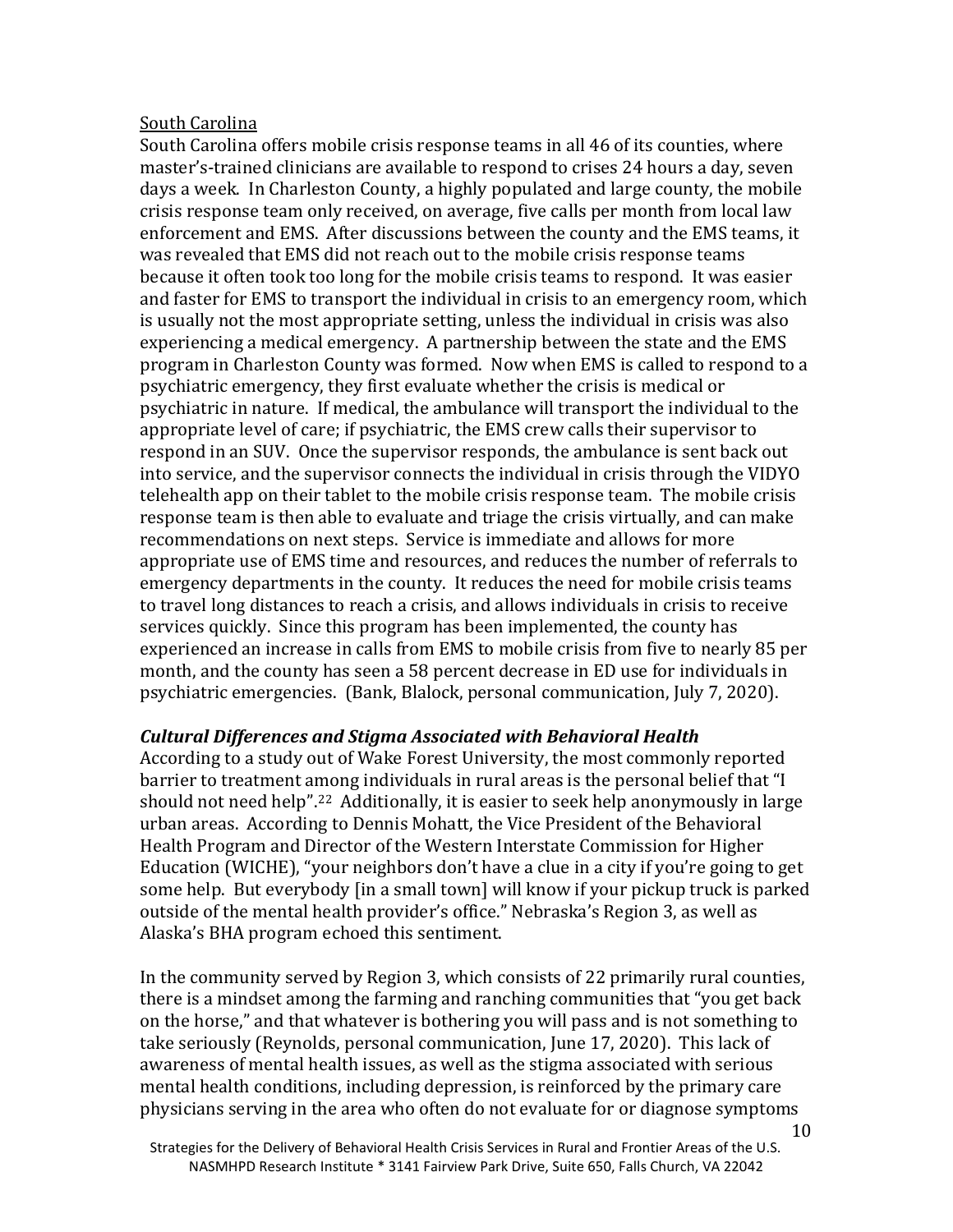of depression. Within the community there is a disconnect between the physical and mental health symptoms of the body that leads to a lack of mental health diagnoses and referrals to appropriate treatment. When these symptoms are overlooked for too long, in the worst cases they can lead to higher rates of suicide. Compounding the stigma in these communities, suicides are often not reported by the medical examiner as a cause of death on death certificates. Rather, death certificates indicate cause of death as a car accident or accidental overdose so as to not bring embarrassment to the family of the deceased (Reynolds, personal communication, June 17, 2020).

To combat this stigma, representatives from the Region often present at conferences for young ranchers. During these presentations, Region 3 staff share information about behavioral health and wellbeing, and promote the availability of behavioral health and crisis services in the area.

Additionally, the recommendations for centralized crisis hotlines made in the *National Guidelines* may also be more difficult to implement in rural areas due to beliefs in rural communities that people in the city would have no way to relate their problems. A study by the Pew Research Center found that "many urban and rural residents feel misunderstood and looked down on by Americans living in other types of communities [and that] people in other types of communities don't understand the problems people face in their communities".<sup>23</sup> This affects the use of the centralized crisis hotline in Colorado by individuals in rural and frontier areas.

During the phone interview with Colorado's Office of Behavioral Health, it was noted that there is reluctance among both individuals in need of care and law enforcement officers in smaller communities to call into an anonymous state crisis hotline number. The reluctance is fueled by a sense of resentment that someone "in the big city would actually know about my life and my problems? Why do they think they can fix this?" This leads to more after-hour emergency calls to local community providers, which are often already overburdened, when the Colorado Crisis Services Hotline could just as easily direct the caller to appropriate care and dispatch appropriate crisis services (Lee, personal communication, July 1, 2020).

Higher utilization of the centralized hotline can relieve the pressure of rural providers who are already overburdened with other responsibilities. During the interview with the ANTHC, a former provider in a remote village shared his story about being the only clinician available to answer crisis calls in the community during a six-month period. During this period, he had to be constantly available and in reach of his phone, even while trying to spend time with his family. While the actual number of crisis calls he received was low, he did experience many misdials. A centralized call center that is promoted and utilized across the state could help absorb some of these misdials, and alleviate some of the pressure on rural providers.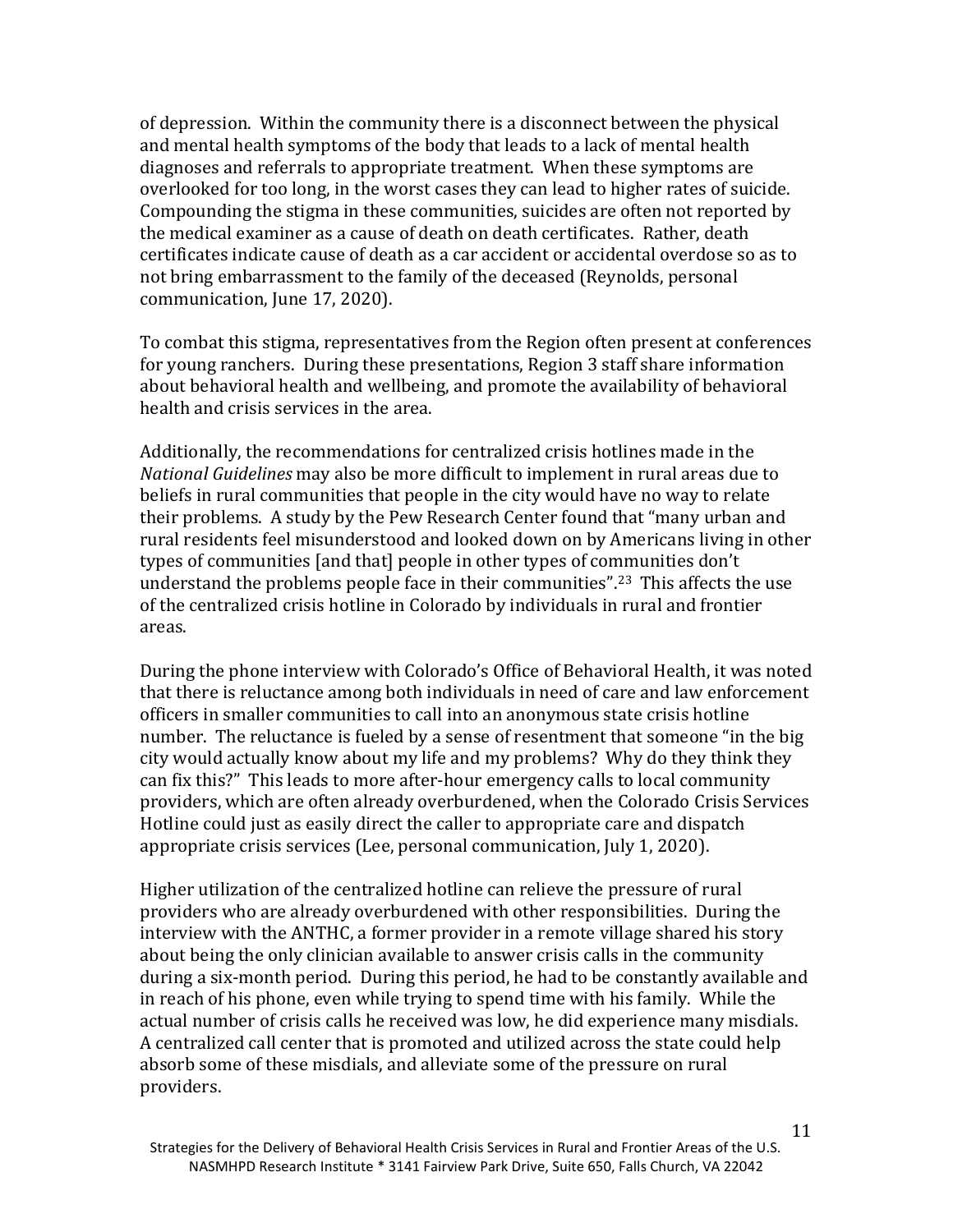To encourage the use of the statewide hotline, New Mexico waived the state's unfunded requirement for local providers to operate their own emergency call capability. The only thing required of the providers is a memorandum of understanding with the statewide call center (Lindstrom, Wynn, personal communication, June 9, 2020).

#### *Sustainability*

Crisis services in rural and frontier areas face sustainability challenges in order to provide quality crisis care to "anyone, anywhere, anytime," when the population size and demand for services may not fully support the overhead and staffing requirements of the programs, especially for crisis receiving and stabilization facilities.

Many states fund their crisis services with state general revenue funds, especially for those services provided in rural and frontier areas of the state. Prior to its implementation of the Medicaid Section 1115 waiver, all of Alaska's crisis services were paid for through state general revenue funds and funds from the Indian Health Service for services provided to tribal villages (McLaughlin, Raymond, Girmscheid, personal communication, June 22, 2020). Even with the new Medicaid Section 1115 waiver for crisis services, the state will continue to rely on general revenue funds for building infrastructure and supplementing costs of care that cannot be covered by Medicaid (McLaughlin, Raymond, Girmscheid, personal communication, August 4, 2020).

Tennessee approaches this challenge by implementing a "firehouse model" to fund services provided by mobile crisis teams and crisis stabilization units. In this approach, crisis services are paid for on a per-member, per-month basis, based on the number of members in a particular catchment area at the time rates are established, not based on the number of people receiving services. Thus far, it has allowed for the sustainability of crisis services in rural areas of the state.

The changes implemented by the Centers for Medicare and Medicaid services in response to the COVID-19 pandemic have been incredibly helpful to states in providing crisis services to individuals in rural and frontier areas. A lack of broadband access in these areas limits an individual's ability to connect remotely to telehealth services, creating a greater demand for telephonic interventions, which are typically not reimbursed by Medicaid. However, as of March 1, 2020, under the CARES Act in response to COVID-19, CMS has waived the requirements for video technology and now allows the use of audio-only equipment to furnish a variety of services described under 42 CFR § 410.78(a)(3).<sup>24</sup> In addition to the flexibility for telephonic interventions, CMS has also relaxed some rules related to the qualifications an individual needs to be reimbursed for telehealth services. Prior to the emergency declaration, only certain providers were able to bill Medicaid for the provision of telehealth services. During the emergency declaration, all providers eligible to bill Medicaid for their professional services may now also bill for the telehealth services they provide.[25](#page-18-9)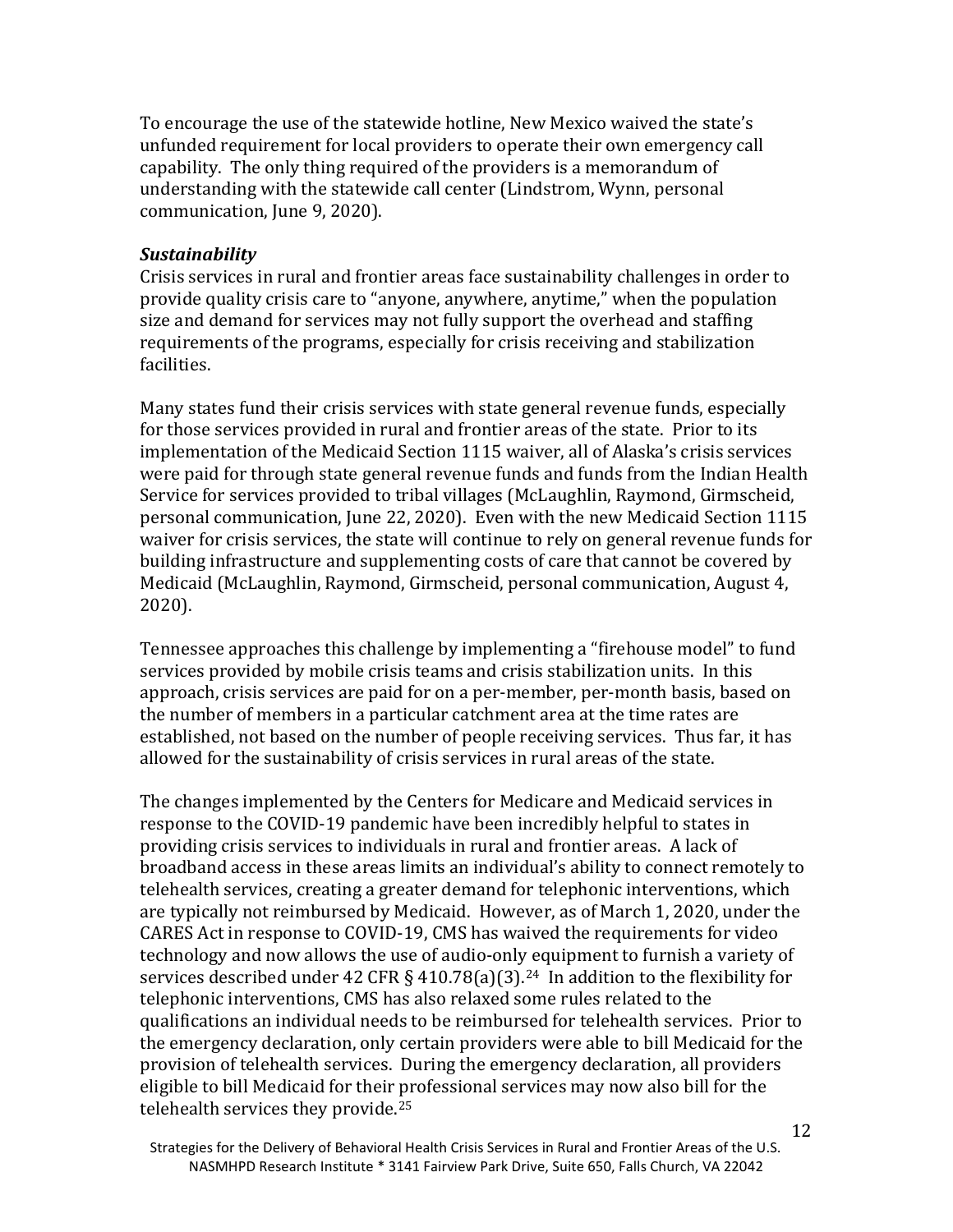These flexibilities allow states to better serve individuals in rural and frontier areas, and increase access to crisis services for these populations. Each state interviewed for this report expressed appreciation for these changes, and advocated they be made permanent, beyond the public health crisis.

#### *Use of Technology and Broadband Access*

As described in the sections above, technology offers exciting opportunities to deliver sustainable crisis services to individuals in rural and frontier areas of the U.S. However, the infrastructure to support these methods is often lacking in less densely populated areas of the country. Inconsistent broadband connectivity in rural and frontier areas was identified as an area of need during each of the seven phone interviews conducted for this report.

According to the Federal Communications Commission (FCC), the minimum fixedbroadband requirement is 25 Mbps download speed and 3 Mbps upload speed.[26](#page-18-10) Data from the FCC show that this minimum level of broadband access has significantly expanded across all areas of the U.S., including rural and tribal areas, since 2013, although access in rural and tribal areas still lags behind urban connectivity. See Figure 1.[27](#page-18-11)



In addition to calculating rates of fixed broadband availability across the U.S., the FCC also monitors the availability of cellular technology. The minimum performance benchmark for mobile services is 4G LTE, within minimum speeds of 5 Mbps download, and 1 Mbps upload.<sup>28</sup> This level of mobile access is more widely available across all areas of the U.S., including rural and tribal areas, than fixed broadband services. See Figure 2.[29](#page-19-0)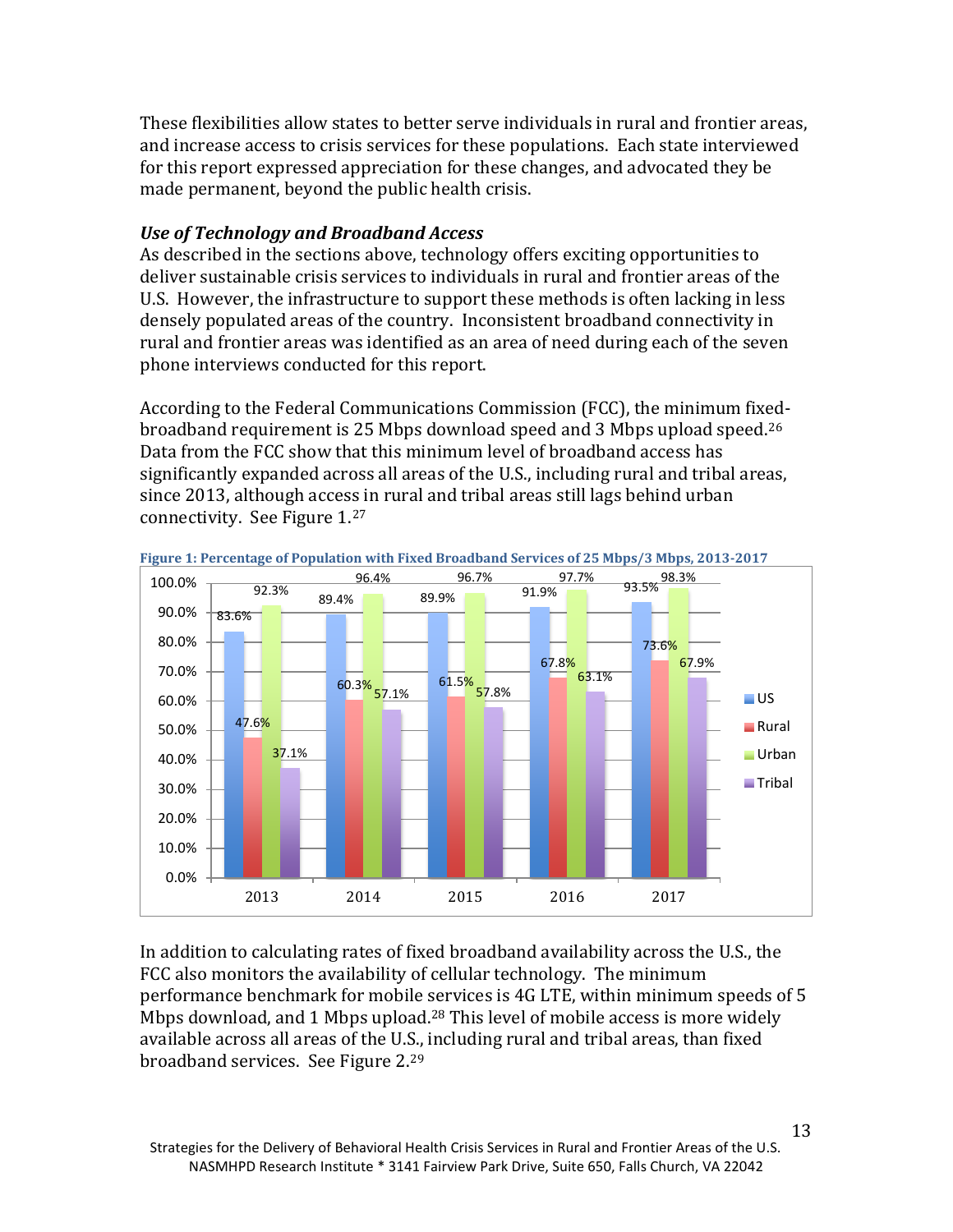



While broadband connectivity, both fixed and mobile, is improving, and appears to be available throughout both rural and urban areas of the U.S., the experiences of individuals living in these areas may not align with the information available from the FCC. According to a 2018 Bloomberg report, the FCC's connectivity map (available online[i](#page-13-0) ), which maps the availability of broadband access by address, is inaccurate because it relies on Census blocks to calculate connectivity at a given address. Within Census blocks, which tend to cover small areas in urban communities and large tracts of land in rural areas, the availability of broadband can vary quite a bit. According to the report, "just because your closest neighbors have broadband doesn't guarantee you'll have any".[30](#page-19-1) While the FCC purports that 21.3 million Americans lack access to broadband connectivity, research from BroadbandNow estimates that the number of Americans without broadband access is closer to 42 million, when taking into account the disparities within Census blocks.[31](#page-19-2) The FCC data also do not consider limitations accessing broadband services due to the associated costs, and inability of some individuals to afford these services.

Not only does a lack of reliable broadband access limit the availability of telehealth services in rural and frontier areas, it also affects the perception of safety of mobile crisis response teams in rural and frontier areas. As discussed above, there are not enough mobile crisis teams to serve the entire Western Slope in the State of Colorado. This geographic area has mountainous terrain and can experience significant weather events, especially in the winter. Mobile crisis response teams are often reluctant to travel in these conditions, especially at night, when connectivity may be unavailable or inconsistent. To reassure members of the

<span id="page-13-0"></span>i<br>I <sup>i</sup> The FCC's Connectivity Map is available online at <https://broadbandmap.fcc.gov/#/>

Strategies for the Delivery of Behavioral Health Crisis Services in Rural and Frontier Areas of the U.S. NASMHPD Research Institute \* 3141 Fairview Park Drive, Suite 650, Falls Church, VA 22042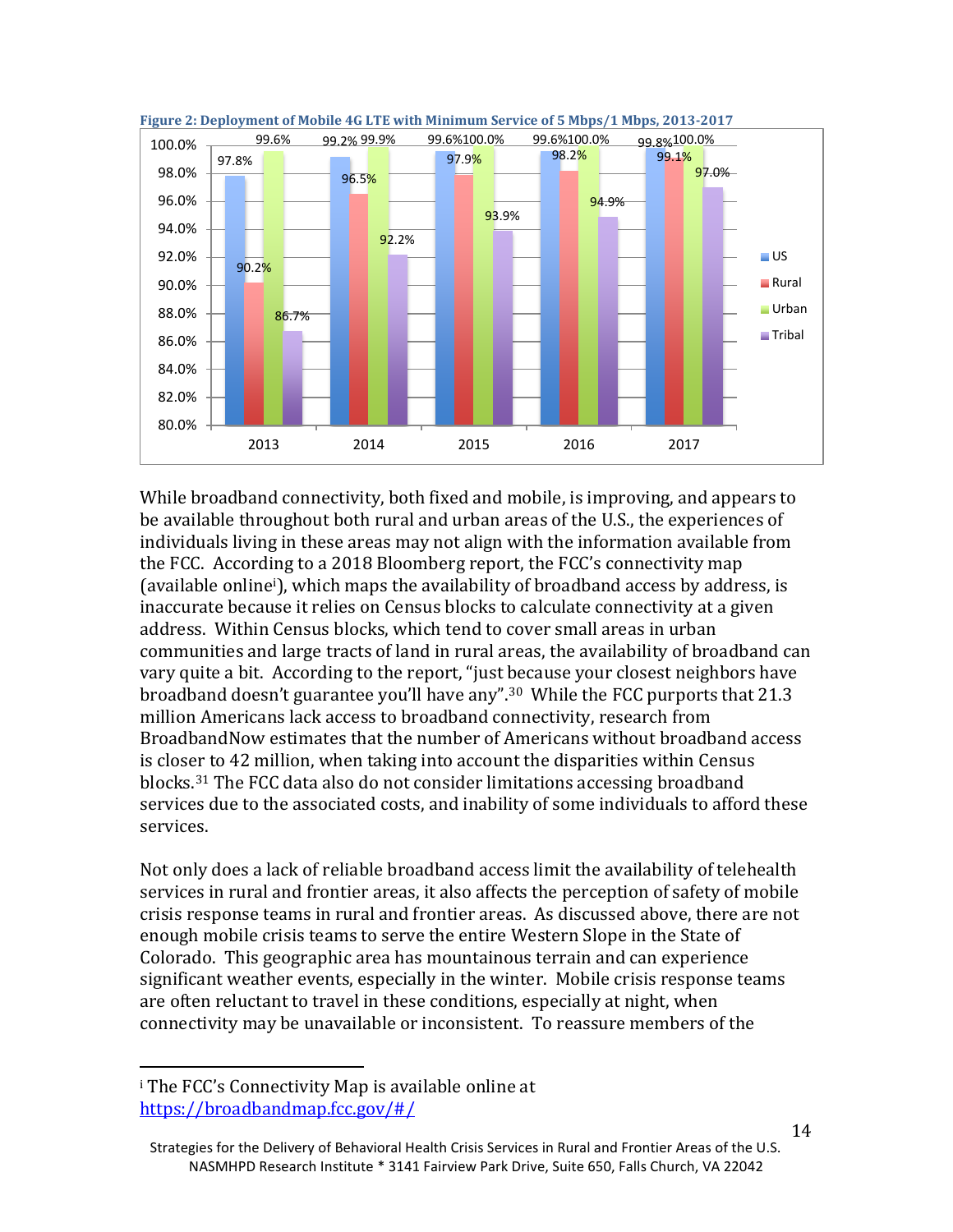mobile crisis teams that they should be able to reach help, should it be needed, the Office of Behavioral Health is sharing a map of broadband and cellular coverage with the mobile crisis teams. Additionally, mobile crisis teams across the state are exploring the idea of setting up mobile crisis "pop-up shops" in grocery stores and libraries in communities with better broadband coverage. The mobile crisis teams market to individuals that they can meet them closer in the community than an individual would have to travel to reach a crisis stabilization unit, while utilizing available broadband services. While this is not a perfect solution because the mobile crisis teams are not meeting individuals where the crisis is occurring, it is a compromise to help maximize the safety and wellbeing of the community, and sense of security of the mobile crisis teams.

Staff from South Carolina's SMHA pointed out that COVID-19 is highlighting the need for expanded broadband connectivity across all areas of the state, and SMHAs across the U.S. can partner with other agencies, including departments of education, to lobby their legislatures for expanded broadband connectivity.

#### *Other Effects of COVID-19 on Crisis Services in Rural & Frontier Areas*

The COVID-19 pandemic has restricted state budgets to pursue innovative programs, such as the transportation program and citizen response program in Colorado. It has also reduced the availability of transportation services in Alaska through decreased availability of air transport, compounded by the bankruptcy filing by RavnAir. In addition to these limitations, COVID-19 has also forced the closure or delayed opening of critical crisis services in rural and frontier areas of the U.S.

South Carolina's SMHA indicated that while mobile crisis response services did not cease during the pandemic, the state did have to temporarily close one crisis stabilization unit because the building is small and the space is not conducive to social distancing. Given utilization rates of other crisis stabilization units in the state, it is likely that demand for this unit would have increased during the pandemic; the crisis stabilization unit in Charleston experienced three times as many walk-ins between May and June than it had in previous years. Prior to COVID-19, South Carolina planned to expand its crisis stabilization services in four additional counties; however, the pandemic has delayed these efforts, and future progress is unknown due to budgetary restraints. Hospitals in the four counties where the crisis stabilization unit program was set to expand are funding partners of the initiative; however, given the financial hardships hospitals are facing as a result of the pandemic, they may no longer be able to financially support this initiative.

In Alaska, BHAs have realized an increase in demand for services since the COVID-19 pandemic began, because reportedly, baseline symptoms of anxiety among community members has increased, particularly in smaller communities that may not have centralized water and sanitation, and for those who have multi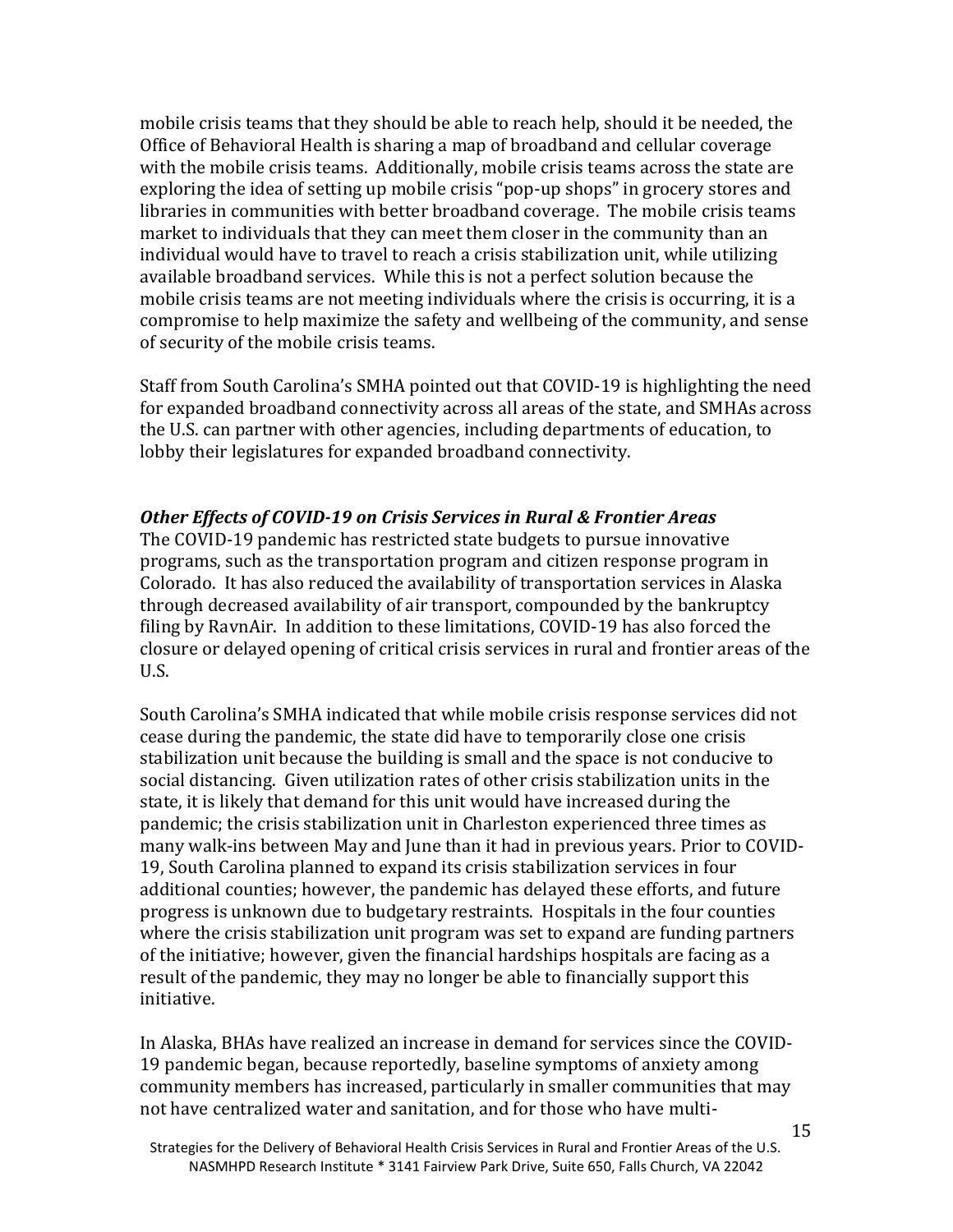generational families living in one home. When COVID-19 began to spread across the U.S., many villages completely closed their borders to the rest of the state, allowing no transportation in or out, with the exception of cargo deliveries. Borders were closed, in part, due to historic trauma caused by the 1925 diphtheria outbreak and tuberculosis epidemic that decimated the populations of small villages (McLaughlin, Raymond, Girmscheid, personal communication, August 4, 2020). This isolation not only raises the collective feelings of anxiety of the community, but also limits the ability to access necessary care, unless robust telehealth services are available.

In addition, the COVID-19 pandemic has served to further exacerbate health disparities between rural and urban areas, which can heighten anxieties further in the face of a pandemic. Rural communities are disproportionately affected by an array of serious health issues, including heart disease, cancer, and stroke, which put individuals at higher risks of significant health consequences brought on by COVID-19, and can further strain limited resources in rural hospitals and health facilities.<sup>32</sup>

#### *Implications for Policy Makers*

Although the majority of states offer at least one of the recommended crisis services prescribed in the *National Guidelines,* it would be prudent for SMHAs to review where these services are available, and whether or not they meet the best practices guidelines recommended for their implementation. Based on the interviews for this report, although many states offer statewide crisis hotlines, they may not be used effectively in all areas of the state, especially rural areas, and most states do not use GPS technology to efficiently identify geographic location and dispatch the nearest support. Most states also provide mobile crisis response teams and crisis receiving and stabilization facilities; however, in many states these services are concentrated in urban areas, resulting in extended travel and wait times for individuals in need in rural and frontier areas of the states. States should also consider implementing an electronic bed registry system, if one is not already available, to facilitate access to available psychiatric inpatient and other treatment beds that provide appropriate levels of care closest to an individual's home. An evaluation of a state's crisis system could identify areas where additional services are needed and improvements can be made. The need for expanded promotion of these services was also identified. A review of service utilization could help SMHAs identify areas to more effectively promote their behavioral health crisis services.

The COVID-19 pandemic has highlighted the inequities between the delivery of crisis services in rural and frontier areas and urban areas of the U.S., and the related budget cuts faced by states are forcing the postponement or elimination of innovative programs designed by states to better serve individuals in rural and frontier areas. However, the pandemic has also served to underscore the need for broadband to access telehealth services and has identified opportunities for sustainable telehealth expansion. Behavioral health policy makers have an opportunity to unite with other stakeholder groups (including education and physical health) to advocate for expanded broadband coverage in rural areas.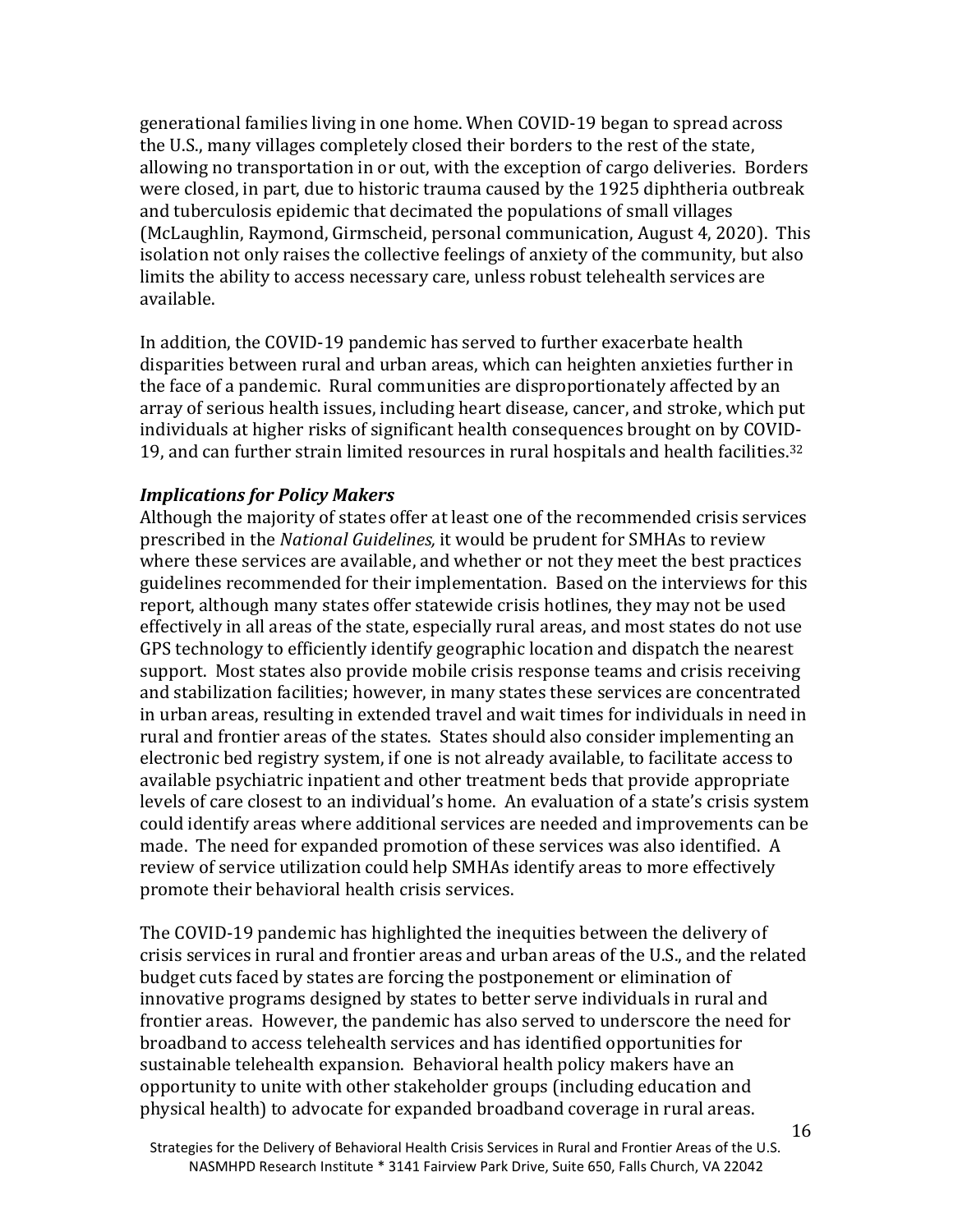Following the current emergency health crisis, states should work with CMS to make permanent some of the flexibilities afforded to providers in the delivery of telehealth services during the pandemic.

*This working paper was supported by the Center for Mental Health Services/Substance Abuse and Mental Health Services Administration of the Department of Health and Human Services.*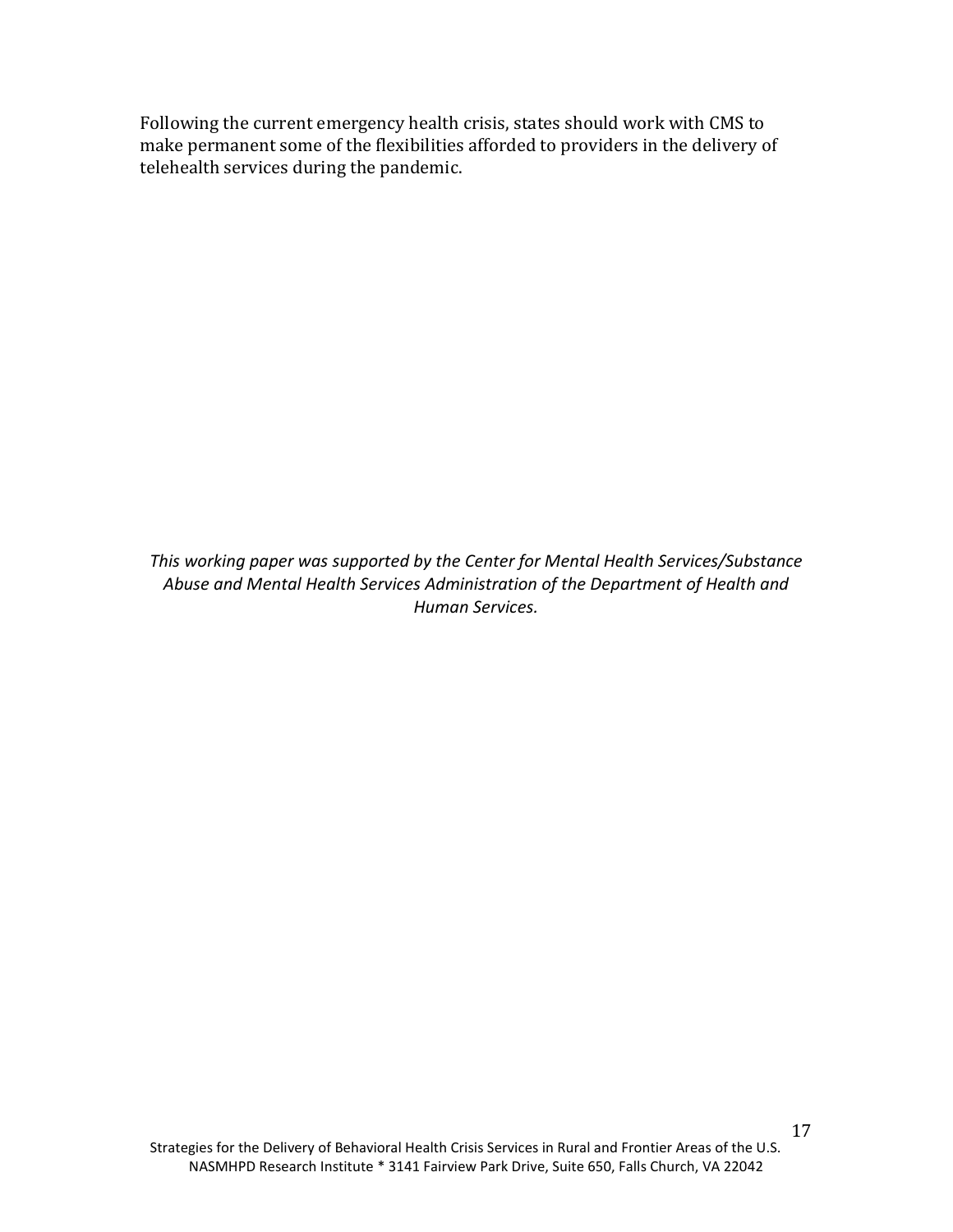#### References

<span id="page-17-0"></span><sup>1</sup> SAMHSA. April 2020. National guidelines for behavioral health crisis care best practice toolkit. *Substance Abuse and Mental Health Services Administration.* [https://www.samhsa.gov/sites/default/files/national-guidelines-for-behavioral](https://www.samhsa.gov/sites/default/files/national-guidelines-for-behavioral-health-crisis-care-02242020.pdf)[health-crisis-care-02242020.pdf](https://www.samhsa.gov/sites/default/files/national-guidelines-for-behavioral-health-crisis-care-02242020.pdf) I

<span id="page-17-1"></span><sup>2</sup> NRI, Inc. 2015 and 2020 State Profiles Data. 2015 data available at [https://www.nri-incdata.org;](https://www.nri-incdata.org/) 2020 data in development.

<span id="page-17-2"></span><sup>3</sup> NRI, Inc. 2015 and 2020 State Profiles Data. 2015 data available at [https://www.nri-incdata.org;](https://www.nri-incdata.org/) 2020 data in development.

<span id="page-17-3"></span><sup>4</sup> U.S. Census. 2020. Rural America. *U.S. Census Bureau.* [https://gis](https://gis-portal.data.census.gov/arcgis/apps/MapSeries/index.html?appid=7a41374f6b03456e9d138cb014711e01)[portal.data.census.gov/arcgis/apps/MapSeries/index.html?appid=7a41374f6b0345](https://gis-portal.data.census.gov/arcgis/apps/MapSeries/index.html?appid=7a41374f6b03456e9d138cb014711e01) [6e9d138cb014711e01](https://gis-portal.data.census.gov/arcgis/apps/MapSeries/index.html?appid=7a41374f6b03456e9d138cb014711e01)

<span id="page-17-4"></span><sup>5</sup> SAMHSA. 2018. Results from the National Survey on Drug Use and Health: Detailed Tables. *Substance Abuse and Mental Health Services Administration.* <https://www.samhsa.gov/data/report/2018-nsduh-detailed-tables>

<span id="page-17-5"></span><sup>6</sup> SAMHSA. 2018. Results from the National Survey on Drug Use and Health: Detailed Tables. *Substance Abuse and Mental Health Services Administration.* <https://www.samhsa.gov/data/report/2018-nsduh-detailed-tables>

<span id="page-17-6"></span><sup>7</sup> SAMHSA. 2018. Results from the National Survey on Drug Use and Health: Detailed Tables. *Substance Abuse and Mental Health Services Administration.* <https://www.samhsa.gov/data/report/2018-nsduh-detailed-tables>

<span id="page-17-7"></span><sup>8</sup> Centers for Disease Control and Prevention. 12 January 2018. Suicide in Rural America. *Centers for Disease Control and Prevention.* <https://www.cdc.gov/ruralhealth/Suicide.html>

<span id="page-17-8"></span><sup>9</sup> Florez, I.A., et al. 2019. Risk factors for suicide attempts among rural youth with a history of suicidal ideation. Journal of Death Studies. 17 Dec 2019.

<span id="page-17-9"></span><sup>10</sup> Centers for Disease Control and Prevention. 12 January 2018. Suicide in Rural America. *Centers for Disease Control and Prevention.*

<https://www.cdc.gov/ruralhealth/Suicide.html>

<span id="page-17-10"></span><sup>11</sup> U.S. Census. 2020. Rural America. *U.S. Census Bureau.* [https://gis](https://gis-portal.data.census.gov/arcgis/apps/MapSeries/index.html?appid=7a41374f6b03456e9d138cb014711e01)[portal.data.census.gov/arcgis/apps/MapSeries/index.html?appid=7a41374f6b0345](https://gis-portal.data.census.gov/arcgis/apps/MapSeries/index.html?appid=7a41374f6b03456e9d138cb014711e01) [6e9d138cb014711e01](https://gis-portal.data.census.gov/arcgis/apps/MapSeries/index.html?appid=7a41374f6b03456e9d138cb014711e01)

<span id="page-17-12"></span><span id="page-17-11"></span><sup>12</sup> RHIhub. (2020). Rural mental health. [https://www.flyravn.com/ravn-news/u-s](https://www.flyravn.com/ravn-news/u-s-bankruptcy-court-approves-ravn-air-group-to-move-forward-with-sale-process/)[bankruptcy-court-approves-ravn-air-group-to-move-forward-with-sale-process/](https://www.flyravn.com/ravn-news/u-s-bankruptcy-court-approves-ravn-air-group-to-move-forward-with-sale-process/) <sup>13</sup> KFF. 2019. Mental Health Care Health Professional Shortage Areas (HPSAs) as of September 30, 2019. [https://www.kff.org/other/state-indicator/mental-health](https://www.kff.org/other/state-indicator/mental-health-care-health-professional-shortage-areas-hpsas/?currentTimeframe=0&sortModel=%7B%22colId%22:%22Location%22,%22sort%22:%22asc%22%7D)[care-health-professional-shortage-areas-](https://www.kff.org/other/state-indicator/mental-health-care-health-professional-shortage-areas-hpsas/?currentTimeframe=0&sortModel=%7B%22colId%22:%22Location%22,%22sort%22:%22asc%22%7D)

[hpsas/?currentTimeframe=0&sortModel=%7B%22colId%22:%22Location%22,%2](https://www.kff.org/other/state-indicator/mental-health-care-health-professional-shortage-areas-hpsas/?currentTimeframe=0&sortModel=%7B%22colId%22:%22Location%22,%22sort%22:%22asc%22%7D) [2sort%22:%22asc%22%7D](https://www.kff.org/other/state-indicator/mental-health-care-health-professional-shortage-areas-hpsas/?currentTimeframe=0&sortModel=%7B%22colId%22:%22Location%22,%22sort%22:%22asc%22%7D)

<span id="page-17-13"></span><sup>14</sup> New American Economy. October 2017. The silent shortage: how immigration can help address the large and growing psychiatrist shortage in the United States. <http://www.newamericaneconomy.org/>

<span id="page-17-14"></span><sup>15</sup> Beck, J. et al. December 2018. Estimating the distribution of the U.S. psychiatric subspecialist workforce. *School of Public Health Behavioral Health Workforce Research Center at the University of Michigan.*

Strategies for the Delivery of Behavioral Health Crisis Services in Rural and Frontier Areas of the U.S. NASMHPD Research Institute \* 3141 Fairview Park Drive, Suite 650, Falls Church, VA 22042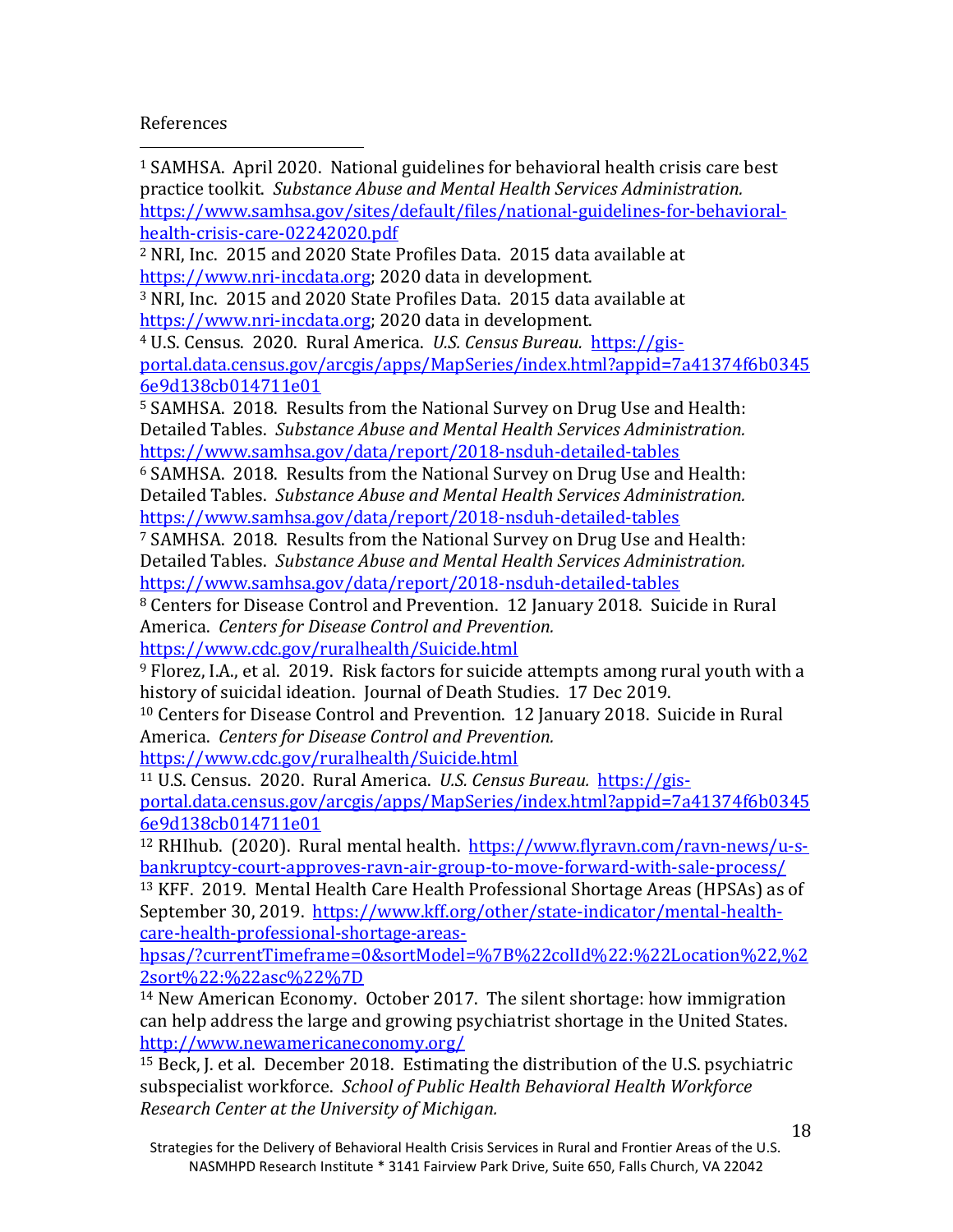i<br>I [http://www.behavioralhealthworkforce.org/wp-content/uploads/2019/02/Y3-](http://www.behavioralhealthworkforce.org/wp-content/uploads/2019/02/Y3-FA2-P2-Psych-Sub_Full-Report-FINAL2.19.2019.pdf) [FA2-P2-Psych-Sub\\_Full-Report-FINAL2.19.2019.pdf](http://www.behavioralhealthworkforce.org/wp-content/uploads/2019/02/Y3-FA2-P2-Psych-Sub_Full-Report-FINAL2.19.2019.pdf)

<span id="page-18-0"></span><sup>16</sup> Beck, J. et al. December 2018. Estimating the distribution of the U.S. psychiatric subspecialist workforce. *School of Public Health Behavioral Health Workforce Research Center at the University of Michigan.*

[http://www.behavioralhealthworkforce.org/wp-content/uploads/2019/02/Y3-](http://www.behavioralhealthworkforce.org/wp-content/uploads/2019/02/Y3-FA2-P2-Psych-Sub_Full-Report-FINAL2.19.2019.pdf) [FA2-P2-Psych-Sub\\_Full-Report-FINAL2.19.2019.pdf](http://www.behavioralhealthworkforce.org/wp-content/uploads/2019/02/Y3-FA2-P2-Psych-Sub_Full-Report-FINAL2.19.2019.pdf)

<span id="page-18-1"></span><sup>17</sup> ANTHC. 2020. Behavioral health aide program. [https://anthc.org/behavioral](https://anthc.org/behavioral-health-aide-program/)[health-aide-program/](https://anthc.org/behavioral-health-aide-program/)

<span id="page-18-2"></span><sup>18</sup> IHS. 2 July 2020. Indian Health Service announces national expansion of the Community Health Aide Program. *Indian Health Service.*

[https://www.hhs.gov/about/news/2020/07/02/ihs-announces-national](https://www.hhs.gov/about/news/2020/07/02/ihs-announces-national-expansion-of-the-community-health-aide-program.html)[expansion-of-the-community-health-aide-program.html](https://www.hhs.gov/about/news/2020/07/02/ihs-announces-national-expansion-of-the-community-health-aide-program.html)

<span id="page-18-3"></span><sup>19</sup> Hedman, L.C., et al. May 2016. State laws on emergency holds for mental health stabilization. *Psychiatric Services 67:5.*

<https://ps.psychiatryonline.org/doi/pdfplus/10.1176/appi.ps.201500205>

<span id="page-18-4"></span><sup>20</sup> SAMHSA. April 2020. National guidelines for behavioral health crisis care best practice toolkit. *Substance Abuse and Mental Health Services Administration.* [https://www.samhsa.gov/sites/default/files/national-guidelines-for-behavioral](https://www.samhsa.gov/sites/default/files/national-guidelines-for-behavioral-health-crisis-care-02242020.pdf)[health-crisis-care-02242020.pdf](https://www.samhsa.gov/sites/default/files/national-guidelines-for-behavioral-health-crisis-care-02242020.pdf)

<span id="page-18-5"></span><sup>21</sup> U.S. Bankruptcy Court Approves Ravn Air Group to Move Forward with Sale Process. 27 May 2020. [https://www.flyravn.com/ravn-news/u-s-bankruptcy](https://www.flyravn.com/ravn-news/u-s-bankruptcy-court-approves-ravn-air-group-to-move-forward-with-sale-process/)[court-approves-ravn-air-group-to-move-forward-with-sale-process/](https://www.flyravn.com/ravn-news/u-s-bankruptcy-court-approves-ravn-air-group-to-move-forward-with-sale-process/)

<span id="page-18-6"></span><sup>22</sup> Brenes, G.A., et al. 17 June 2015. Barriers to mental health treatment in rural older adults. *American Journal of Geriatric Psychiatrty.*

<https://pubmed.ncbi.nlm.nih.gov/26245880/>

<span id="page-18-7"></span><sup>23</sup> Parker, K. et al. 22 May 2018. What unites and divides urban, suburban and rural communities. *Pew Research Center.*

[https://pewsocialtrends.org/2018/05/22/what-unites-and-divides-urban](https://pewsocialtrends.org/2018/05/22/what-unites-and-divides-urban-suburban-and-rural-communities/)[suburban-and-rural-communities/](https://pewsocialtrends.org/2018/05/22/what-unites-and-divides-urban-suburban-and-rural-communities/)

<span id="page-18-8"></span><sup>24</sup> CMS. 29 April 2020. Physicians and other clinicians: CMS flexibilities to fight COVID-19. *Centers for Medicare and Medicaid Services.*

<https://www.cms.gov/files/document/covid-19-physicians-and-practitioners.pdf> <sup>25</sup> CMS. 29 April 2020. Physicians and other clinicians: CMS flexibilities to fight

<span id="page-18-9"></span>COVID-19. *Centers for Medicare and Medicaid Services.*

<https://www.cms.gov/files/document/covid-19-physicians-and-practitioners.pdf>

<span id="page-18-10"></span><sup>26</sup> Federal Communications Commission. 29 May 2019. 2019 broadband deployment report. *Federal Communications Commission.*

[https://www.fcc.gov/reports-research/reports/broadband-progress](https://www.fcc.gov/reports-research/reports/broadband-progress-reports/2019-broadband-deployment-report)[reports/2019-broadband-deployment-report](https://www.fcc.gov/reports-research/reports/broadband-progress-reports/2019-broadband-deployment-report)

<span id="page-18-11"></span><sup>27</sup> Federal Communications Commission. 29 May 2019. 2019 broadband deployment report. *Federal Communications Commission.*

[https://www.fcc.gov/reports-research/reports/broadband-progress](https://www.fcc.gov/reports-research/reports/broadband-progress-reports/2019-broadband-deployment-report)[reports/2019-broadband-deployment-report](https://www.fcc.gov/reports-research/reports/broadband-progress-reports/2019-broadband-deployment-report)

<span id="page-18-12"></span><sup>28</sup> Federal Communications Commission. 29 May 2019. 2019 broadband deployment report. *Federal Communications Commission.*

Strategies for the Delivery of Behavioral Health Crisis Services in Rural and Frontier Areas of the U.S. NASMHPD Research Institute \* 3141 Fairview Park Drive, Suite 650, Falls Church, VA 22042